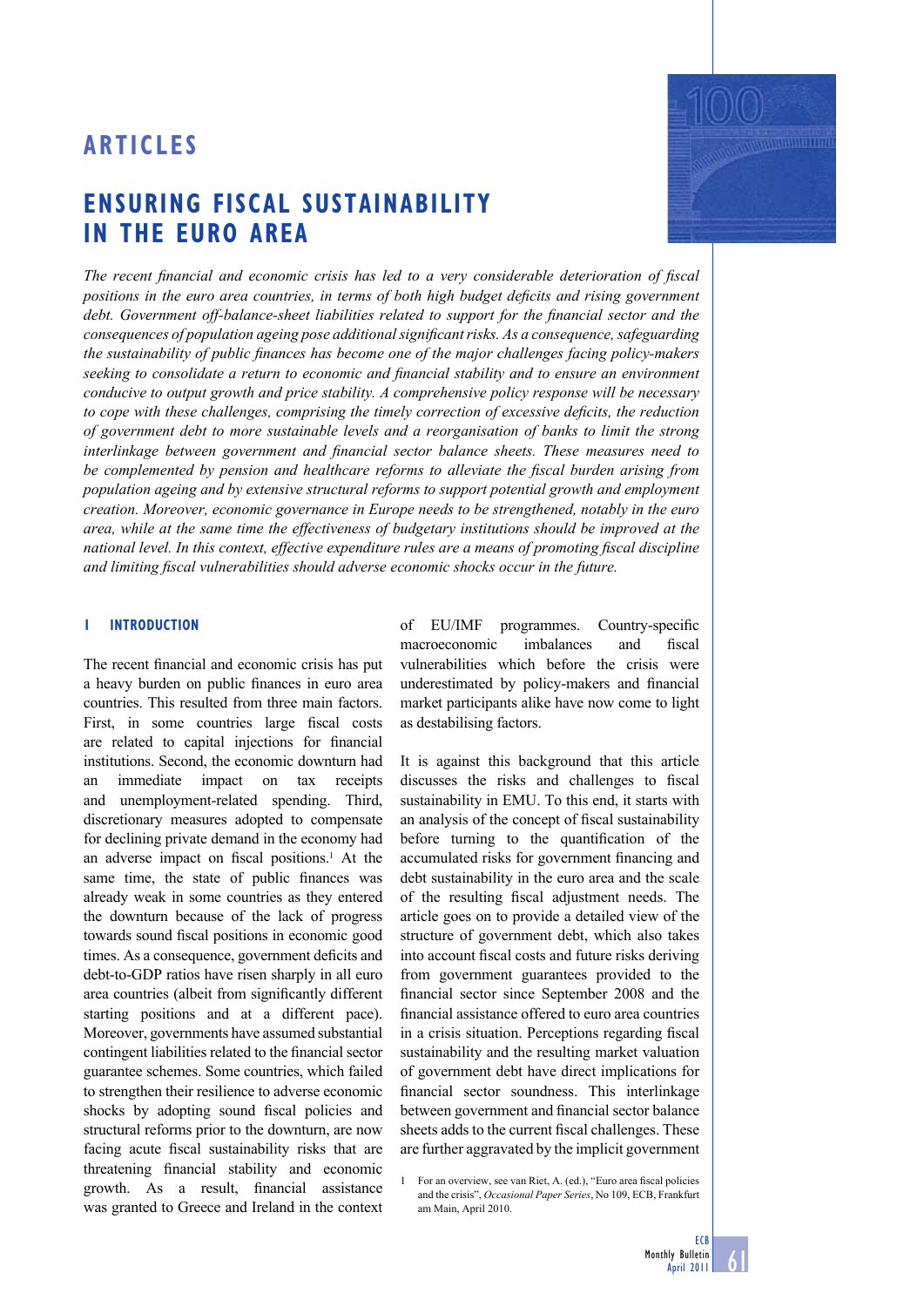liabilities associated with the household sector, notably related to the ageing of the population.

The article then takes a closer look at government spending policies since the start of EMU. This analysis identifies the failure to adopt sufficiently prudent spending policies in good economic times as one of the major sources of the fiscal vulnerabilities in euro area countries, which may also have fuelled macroeconomic imbalances. In particular, quantitative simulations show that growth in government expenditure has consistently outpaced potential and long-term GDP growth in most euro area countries, and most notably in those countries which are now facing especially large imbalances. As a consequence, one can argue that budgetary positions could have been substantially more resilient had governments adopted sound expenditure policies in the years preceding the crisis. These findings highlight the need for a manageable operational framework that links fiscal surveillance to an expenditure growth rule as an effective means of promoting fiscal discipline and preventing budgetary vulnerabilities.<sup>2</sup> To enhance compliance with such requirements at the European level, governments should enforce the corresponding expenditure path through effective national fiscal rules.

In sum, the analysis reinforces the view that a comprehensive policy response is necessary to restore sustainability of public finances in the euro area in the aftermath of the financial and economic crisis. First, this will require the timely correction of excessive deficits in line with the provisions of the Stability and Growth Pact and, beyond this, continued consolidation efforts towards medium-term budgetary objectives with a view to reducing government debt to more sustainable levels. For some high-debt countries this may mean maintaining a sizeable budget surplus. Second, vulnerabilities in the financial sector have to be addressed, e.g. by reshaping bank balance sheets. Third, pension and healthcare reforms are required to alleviate the ageingrelated fiscal burden, plus further extensive structural reforms to support potential growth and employment creation. Fourth, the effectiveness

of budgetary institutions at the national level needs to be improved. Finally, a "quantum leap" in European economic governance is required, notably for the euro area, to ensure the smooth functioning and stability of EMU. Overall, budgetary surveillance and institutions at both the European and the national level should be reinforced to provide stronger incentives for fiscal discipline in the future.3 In this context, timely and reliable statistics and a strengthening of the European Statistical System also play a crucial role.<sup>4</sup>

Section 2 of this article goes on to present first the concept of fiscal sustainability and then a detailed analysis of the size and structure of government debt in the euro area. Section 3 gives an overview of the main challenges for the sustainability of public finances, including those associated with off-balance-sheet liabilities. Section 4 then assesses euro area expenditure developments since the start of EMU against the benchmark of a neutral spending rule. Conclusions are drawn in Section 5.

# **2 THE CONCEPT OF FISCAL SUSTAINABILITY**

Fiscal sustainability is defined as a government's capacity to service its debt obligations in the long term. A government that has debt outstanding therefore has to run primary surpluses<sup>5</sup> in the future, and these have to be large enough to accommodate the cost of servicing the government's (current and future) debt obligations.<sup>6</sup> In other words, fiscal sustainability requires a government to be

- 2 A proposal along these lines has been put forward by the European Commission in the context of the ongoing process to strengthen the EU's budgetary surveillance framework.
- 3 See the article entitled "The reform of economic governance in the euro area: essential elements", *Monthly Bulletin*, ECB, March 2011.
- 4 See the box entitled, "Statistical governance framework", *Monthly Bulletin*, ECB, March 2011.
- 5 The primary budget balance is defined as the overall budget balance net of interest expenditure.
- 6 A more precise assessment of fiscal sustainability would be based on a net debt measure, since governments may also liquidate their financial assets to repay the debt. See also Giammarioli, N. et al., "Assessing fiscal soundness: theory and practice", *Occasional Paper Series*, No 56, ECB, Frankfurt am Main, March 2007.

ECB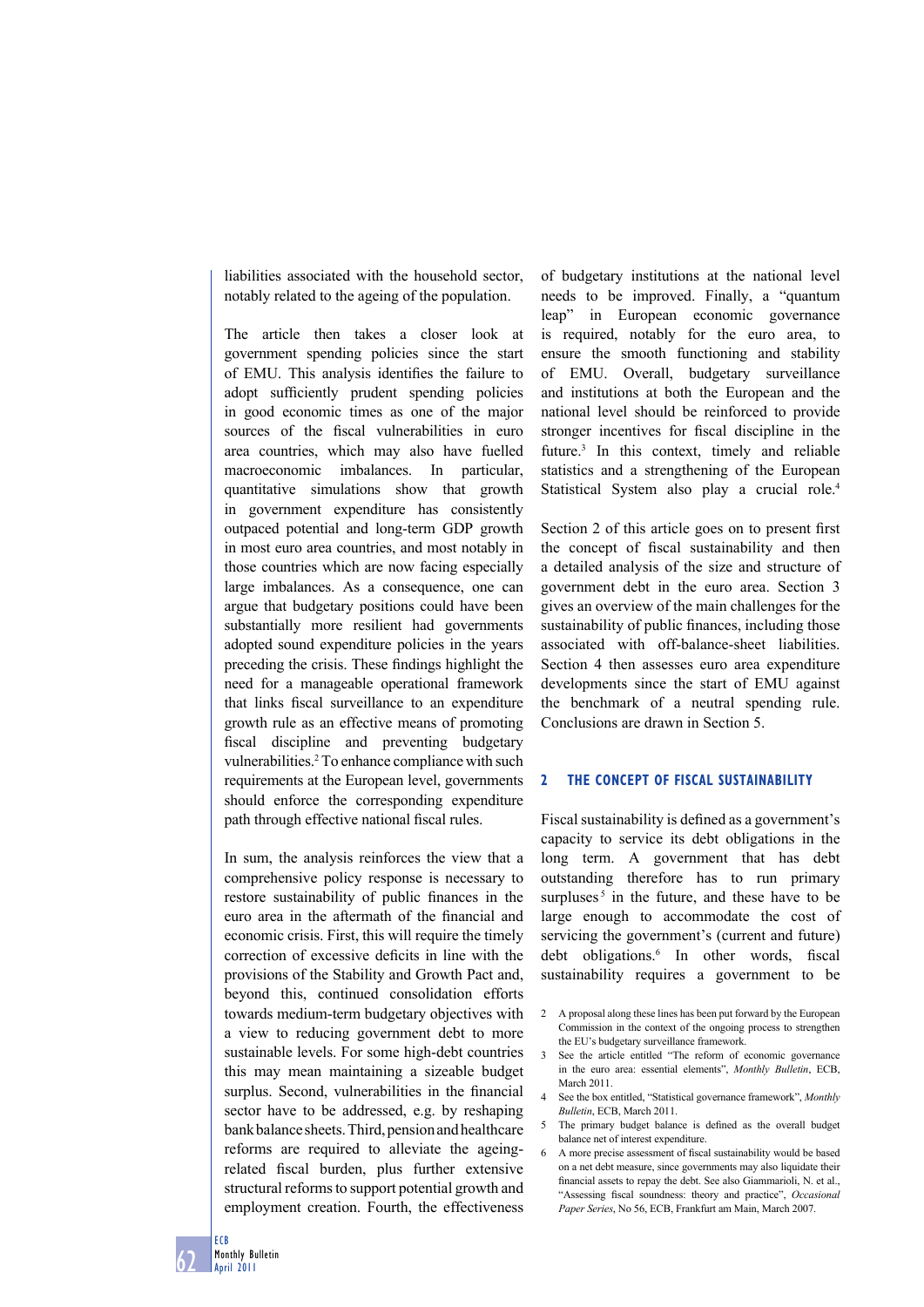Ensuring fiscal sustainability in the euro area

**Table 1 The euro area government debt-to-GDP ratio: changes and underlying factors** 

| (as a percentage of GDP)       |                    |        |        |        |                   |                   |                   |
|--------------------------------|--------------------|--------|--------|--------|-------------------|-------------------|-------------------|
|                                | Average<br>2003-06 | 2007   | 2008   | 2009   | 2010<br>projected | 2011<br>projected | 2012<br>projected |
| <b>Gross debt-to-GDP ratio</b> | 69.3               | 66.1   | 69.8   | 79.2   | 84.2              | 86.7              | 88.0              |
| Change in the debt ratio       | 0.1                | $-2.3$ | 3.6    | 9.4    | 5.1               | 2.4               | 1.3               |
| Contribution to change:        |                    |        |        |        |                   |                   |                   |
| <b>Primary balance</b>         |                    |        |        |        |                   |                   |                   |
| (-surplus/+deficit)            | $-0.6$             | $-2.3$ | $-1.0$ | 3.4    | 3.5               | 1.6               | 0.7               |
| <b>Snowball effect</b>         | 0.4                | $-0.5$ | 1.4    | 5.1    | 1.1               | 0.6               | 0.4               |
| Interest expenditure           | 3.0                | 2.9    | 3.0    | 2.8    | 2.9               | 3.0               | 3.2               |
| Growth effect                  | $-1.3$             | $-1.9$ | $-0.3$ | 3.0    | $-1.4$            | $-1.2$            | $-1.5$            |
| Inflation effect               | $-1.4$             | $-1.6$ | $-1.3$ | $-0.7$ | $-0.4$            | $-1.2$            | $-1.2$            |
| Deficit-debt adjustment        | 0.3                | 0.5    | 3.2    | 0.9    | 0.5               | 0.2               | 0.1               |

Sources: ESCB, European Commission's European Economic Forecast – autumn 2010.

Note: The European Commission's projections do not include the impact of the activation of the European Financial Stability Facility in the context of the financial support to Ireland.

solvent, i.e. it has to be able to repay its debt at some point in the future (see Box 1).

Gross debt accumulation is driven by three main factors: i) the government primary balance in each period; ii) the "snowball" effect, which captures the joint impact of interest payments on the outstanding stock of debt and of real GDP growth and inflation rates on the debt ratio  $(throught the denominator);$  and  $iii)$  the deficitdebt adjustment,7 which relates to those transactions or other factors that affect the outstanding stock of debt but are not recorded as part of the primary balance (e.g. acquisitions of shares in companies by the government, which are recorded as financial transactions).

On the basis of this decomposition, Table 1 shows the main drivers of the changes in the euro area gross debt-to-GDP ratio over the periods 2003-06 and 2007-12. The sharp rise in the gross debt ratio which occurred at the peak of the financial and economic crisis (i.e. 2008-10) is expected to moderate from 2011 onwards. This reflects improved economic growth prospects, reduced primary deficits and assumed smaller deficit-debt adjustments than in the past. On the other hand, interest expenditure on the existing stock of debt continues to have an impact on government gross debt accumulation.

7 Also called stock-flow adjustment

#### **Box 1**

## **FACTORS DRIVING GOVERNMENT DEBT-TO-GDP RATIOS**

The starting point for the assessment of fiscal sustainability is the government budget constraint:

$$
b_{i} = \frac{1 + i_{i}}{1 + g_{i}} b_{i-1} - pb_{i} + sf_{i}
$$
 (1)

where  $b_t$  is the debt-to-GDP ratio at time t,  $b_{t-1}$  is the debt-to-GDP ratio inherited from the previous period,  $i_t$  is the nominal (effective) interest rate,  $g_t$  is the nominal GDP growth rate,  $pb_t$ is the primary balance-to-GDP ratio at time t (i.e. the overall balance net of interest payments), and sf<sub>t</sub> is the deficit-debt adjustment-to-GDP ratio, which includes those transactions or other factors that affect the outstanding stock of debt but not the primary balance (e.g. acquisitions of shares in companies by the government, which are recorded as financial transactions).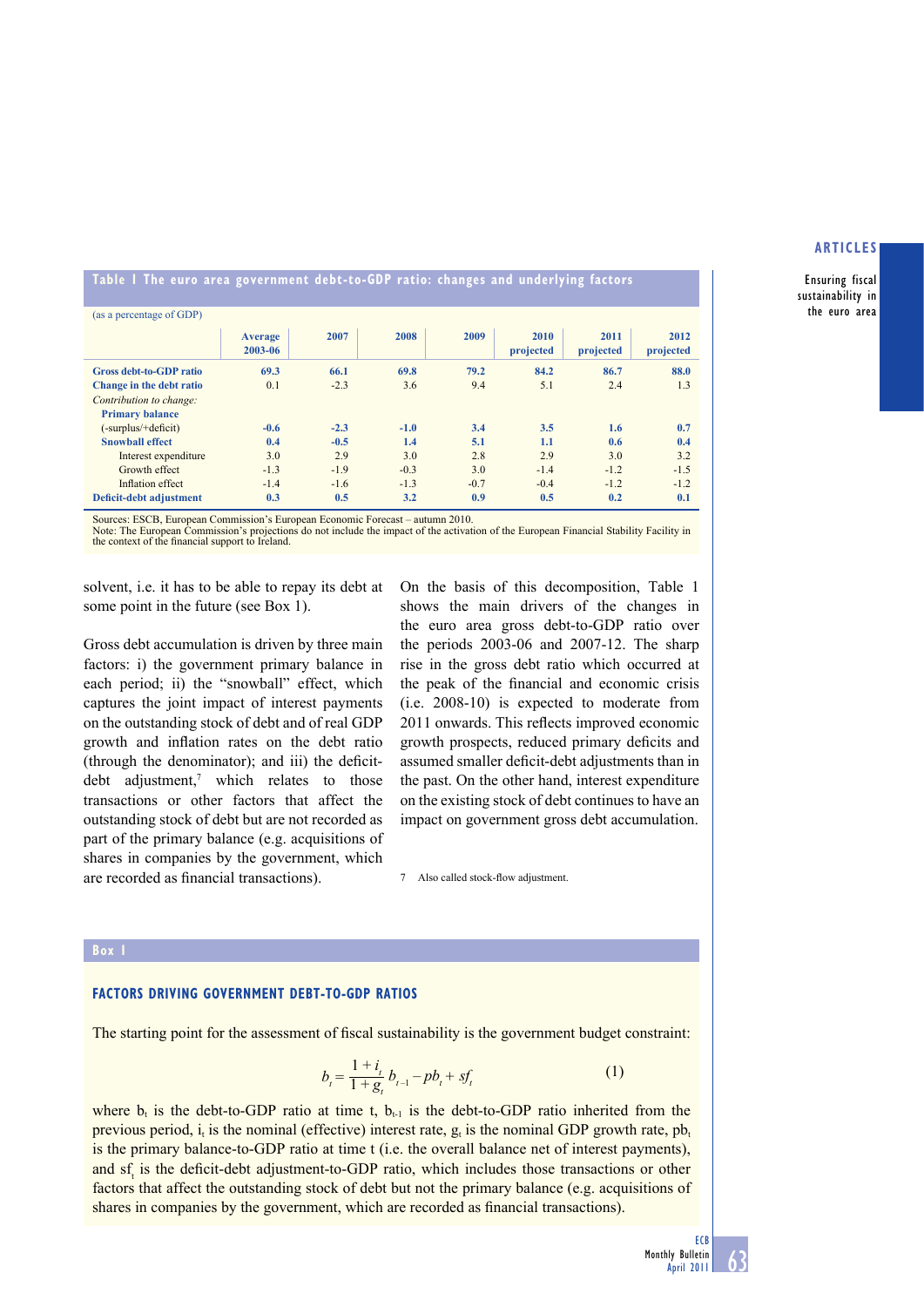The dynamic debt accumulation equation follows from the above equation as:

$$
\Delta b_{t} = \frac{i_{t} - g_{t}}{1 + g_{t}} b_{t-1} - pb_{t} + sf_{t}
$$
 (2)

Equation (2) expresses the change in the government debt-to-GDP ratio in each period as the sum of the current primary balance  $(pb_t)$ , the "snowball" effect (first term on the right-hand side), which captures the joint impact of interest payments on the accumulated stock of debt and of real GDP growth and inflation on the debt ratio (through the denominator), and the deficit-debt adjustment  $(sf_t)$ .

According to equation (2), a stable or declining debt ratio (i.e.  $\Delta b \leq 0$ ) requires a sufficiently large primary surplus to be generated in each period if the nominal interest rate on outstanding debt is higher than the nominal growth rate of the economy and the deficit-debt adjustment is positive.

In general, fiscal policy is deemed sustainable if a government that has debt outstanding is able to generate primary surpluses in the future which are large enough to accommodate the cost of servicing the government's (current and future) debt obligations. More formally, if equation (1) is solved forward it is possible to derive a condition for fiscal sustainability which can be expressed as:\*

$$
b_0 \leq \sum_{i=1}^{\infty} \rho_i \left( pb_i \right) \tag{3}
$$

assuming that the condition  $\lim_{T \to \infty} \rho_{T} b_{T} \leq 0$  holds (i.e. over an infinite horizon the stock of outstanding debt tends to zero or a positive asset position is built up).  $b_0$  is the initial debt-to-GDP ratio and  $\rho_i = (1+g_i)/(1+i_i)\rho_{i-1}$  is the discount factor, which depends on the future values of the GDP growth rate and the interest rate.

\* For the sake of simplicity the deficit-debt adjustment is assumed to be zero.

The long-term forward-looking nature of debt sustainability analysis requires an assessment of the linkages between fiscal policies, macroeconomic developments and financial sector risks. With regard to the primary balance, this relates to the willingness and ability of governments to implement consolidation plans. With regard to the macroeconomic factors, the projection of both GDP growth and interest rates needs to take the impact of fiscal policy measures into account: changes in the fiscal policy stance affect output growth and inflation.<sup>8</sup> Moreover, empirical evidence shows that high government debt ratios above a certain threshold have a negative impact on economic growth.<sup>9</sup> Regarding interest rates, the financial and economic crisis has seen a resurgence of the role of fiscal fundamentals as key determinants of sovereign bond yields. As shown in Charts 1 and 2, the countries that have experienced larger

increases in spreads vis-à-vis Germany are those whose relative fiscal position has deteriorated more significantly. The emergence of significant cross-country differences during the crisis also reflects the tendency of market participants increasingly to factor in country-specific risks when pricing sovereign bonds. While strong market movements during the crisis to some extent also reflect extraordinarily great uncertainty and heightened risk aversion, it seems likely that, owing to the revival of the market mechanism and its important disciplining function for sovereign borrowers, both risk

<sup>8</sup> See the article entitled "The effectiveness of euro area fiscal policies", *Monthly Bulletin,* ECB, July 2010.

<sup>9</sup> See e.g. Reinhart, C.M. and Rogoff, K.S., "Growth in a Time of Debt", *American Economic Review*, Vol. 100, No 2, 2010, pp. 573-78, and Checherita, C. and Rother, P., "The impact of high and growing government debt on economic growth: an empirical investigation for the euro area", *Working Paper Series*, No 1237, ECB, Frankfurt am Main, August 2010.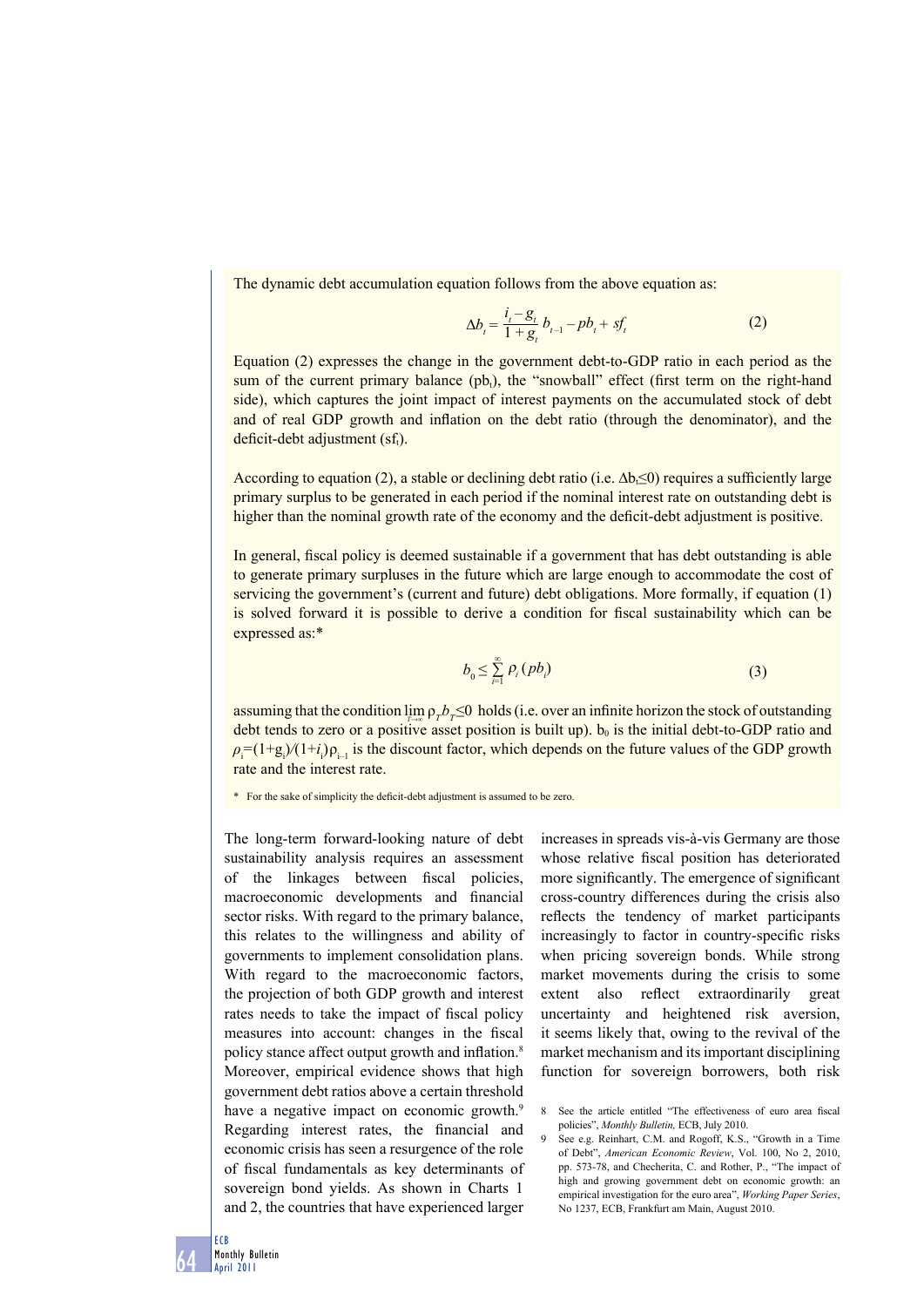#### **Chart 1 Ten-year government bond yields of selected euro area countries**



**Chart 2 Ten-year government bond yield spreads and expected government debt-to-GDP ratio (differences relative to Germany)** 

(averages for 2008-10; percentage points)

x axis: average expected government debt (% GDP) relative to Germany

y axis: average ten-year bond yield spreads relative to Germany



Sources: European Commission, Bloomberg and ECB calculations. Notes: For each country, the average expected government debt ratio for 2008, 2009 and 2010 is computed using vintages of the European Commission forecasts available at each point in time. Data for government bond spreads relate to the average between 1 January 2008 and 31 December 2010.

premia and spreads will remain at elevated levels compared with the pre-crisis period.

Finally, fiscal sustainability perceptions and the resulting market valuation of government debt have direct implications for financial sector soundness. Given that domestic banks and financial institutions generally hold considerable amounts of government bonds, valuation changes resulting from changes in fiscal sustainability assessments (including from credit rating agencies) can quickly erode market confidence in financial sector soundness. This is compounded if market participants perceive the scope of government support for vulnerable systemic financial institutions to be limited. Financial sector weaknesses, in turn, put additional pressure on the public sector balance sheet, inducing a vicious circle of deteriorating confidence in the soundness of both the public and the financial sectors. $10$ 

Conversely, ambitious and credible consolidation policies can strengthen fiscal sustainability via

the same channels. They improve the primary fiscal balance and reduce debt accumulation. This helps to support real GDP growth in the long term, in particular in combination with structural reforms. Moreover, with a perceived reduction in sovereign risk, risk premia in interest rates decline, alleviating public and private sector financing burdens.<sup>11</sup> Finally, the recovery in government bond prices strengthens the balance sheet of bond holders, notably the domestic banking system.

This analysis implies that a full assessment of fiscal sustainability ideally requires a comprehensive approach where debt dynamics capture the feedback effects between fiscal policies, the macroeconomy and the financial sector, and where additional risks stemming from contingent liabilities, such as those related

- 10 See, Financial Stability Review, ECB, Frankfurt am Main, December 2010.
- 11 See e.g. Rother, P., Schuknecht, L. and Stark, J., "The benefits of fiscal consolidation in uncharted waters", *Occasional Paper Series*, No 121, ECB, Frankfurt am Main, November 2010.

# **ARTICLES**

Ensuring fiscal sustainability in the euro area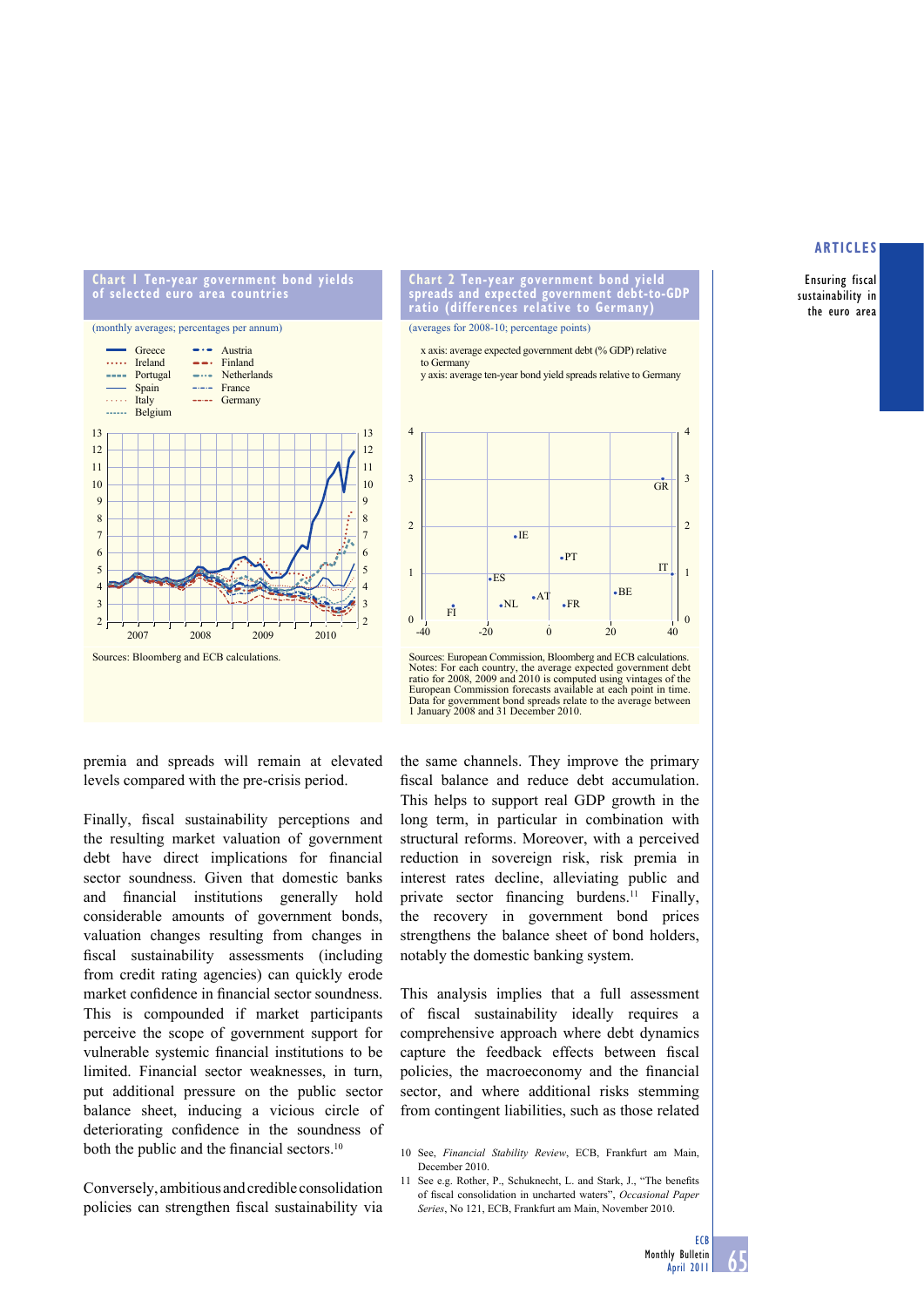to government guarantees or financial support to the banking sector, are explicitly taken into account. However, available analytical tools generally rely on a partial equilibrium approach, e.g. using exogenous assumptions for the GDP growth rate and interest rate. Among these tools, long-term simulations are commonly used to assess fiscal sustainability. Starting from the dynamic debt accumulation equation, and based on specific assumptions about the evolution of its key determinants, a pattern for the debt ratio over a certain horizon (e.g. the next 10 or 20 years) is typically obtained.<sup>12</sup> The information gained from the long-term simulations under unchanged fiscal policies can then be used to define synthetic sustainability indicators, which help to quantify the size of the adjustment required to reach a sustainable debt ratio at some point in the future.

In addition to the solvency dimension discussed so far, the liquidity position represents a further important aspect of fiscal sustainability. Whereas solvency is usually assessed over the medium to long term, liquidity is a measure of a government's ability to obtain liquid assets in the required currency in order to meet its short-term financing obligations denominated in that currency. The two dimensions are closely interlinked. Liquid assets can be raised in three main ways: i) by running budgetary surpluses (revenue, especially taxes, minus expenditure), ii) by borrowing funds from the capital market or iii) by selling government assets. The liquidity needs of a government depend on the maturity structure of its existing debt (e.g. the higher the share of debt maturing within the next year, the higher the short-term financing needs) and on the size of its cash deficit. In addition, a currency mismatch between government assets and liabilities may play a role. Liquidity considerations are not independent of sustainability or solvency concerns since investors may be unwilling to provide funding if they consider that a country's fiscal policy may not be sustainable. In particular, investors' worries about long-term sustainability may lead to an abrupt increase in sovereign risk premia and hamper a government's access to capital markets.

# **3 CHALLENGES FOR FISCAL SUSTAINABILITY IN THE EURO AREA**

# **GENERAL GOVERNMENT DEBT**

A common starting point for the assessment of sustainability risks is to examine a country's (explicit) gross debt-to-GDP ratio because high and rising government debt ratios indicate potential sustainability problems.13 Table 2 shows the evolution of the government debt-to-GDP ratio in euro area countries. By the end of 2009, debt-to-GDP ratios in most euro area countries and the euro area as a whole exceeded the 60% threshold laid down in the Treaty on the Functioning of the European Union (the exceptions being Estonia, Spain, Cyprus, Luxembourg, Slovenia, Slovakia and Finland). Looking ahead, the picture deteriorates further as the government debt ratio for the euro area is expected to rise from 79.2% of GDP at the end of 2009 to 88.0% in 2012. Spain and Cyprus are forecast to exceed the 60% threshold as well. Moreover, Table 2 shows that for most euro area countries the accumulation of debt has to a large extent occurred since the start of the crisis, while a moderate reduction in debt was achieved in the period 1999-2007 for the euro area as a whole and in many individual euro area countries.

As mentioned in the previous section, the maturity structure of the outstanding stock of government debt securities also constitutes an important factor to be considered when

<sup>12</sup> The use of long-term simulations in the assessment of fiscal policy sustainability has been criticised in the literature on the grounds that government debt simulations do not emerge as implications of an economic model, but are based on an accounting relation that equates current debt to past debt plus current deficits. As such, the resulting debt simulations do not provide a credible anchor which can be used to formulate expectations about fiscal policy. See Leeper, E., "Monetary Science, Fiscal Alchemy", *NBER Working Paper Series*, No 16510, National Bureau of Economic Research, 2010.

<sup>13</sup> Gross government debt is composed of liabilities, i.e. it excludes any assets held by governments that could be used to liquidate debt (in particular those shorter-term financial assets that could quickly be mobilised to redeem government liabilities). While the average amount of financial assets held by governments in the euro area was above 30% of GDP over the period 2007-09, the ratio of financial assets to GDP differs substantially from country to country.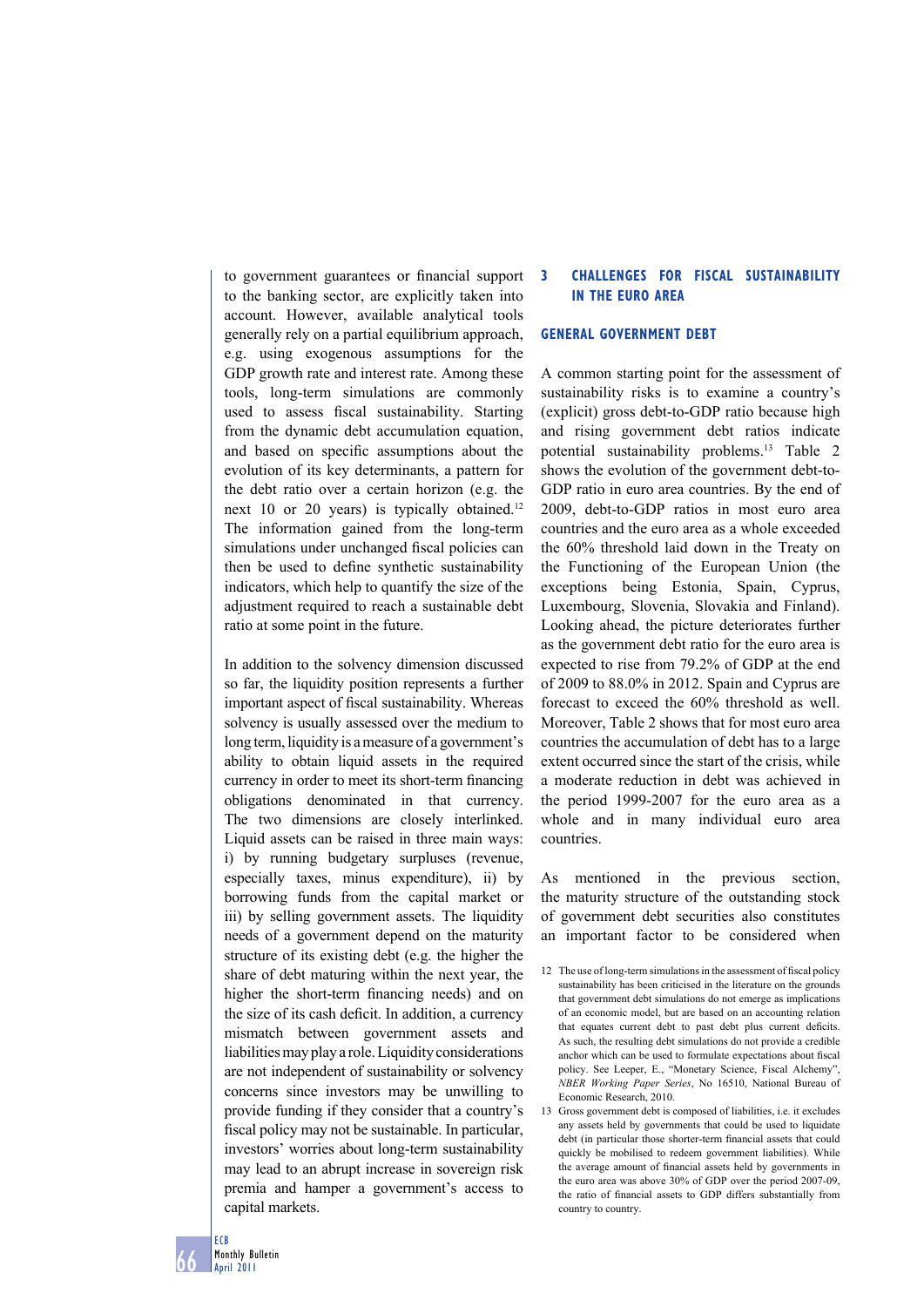Ensuring fiscal sustainability in the euro area

# **Table 2 Government debt in euro area countries**

| (as a percentage of GDP) |       |       |       |                       |                    |                                                |                                                |
|--------------------------|-------|-------|-------|-----------------------|--------------------|------------------------------------------------|------------------------------------------------|
|                          | 1999  | 2007  | 2009  | $2011*$<br>(forecast) | 2012<br>(forecast) | <b>Debt</b><br>accumulation<br>$(1999 - 2007)$ | <b>Debt</b><br>accumulation<br>$(2008 - 2012)$ |
| Belgium                  | 113.7 | 84.2  | 96.2  | 100.5                 | 102.1              | $-29.5$                                        | 12.5                                           |
| Germany                  | 60.9  | 64.9  | 73.4  | 75.9                  | 75.2               | 4.0                                            | 9.0                                            |
| Estonia                  | 6.5   | 3.7   | 7.2   | 9.5                   | 11.7               | $-2.8$                                         | 7.1                                            |
| Ireland                  | 48.5  | 25.0  | 65.5  | 107.0                 | 114.3              | $-23.5$                                        | 70.0                                           |
| Greece                   | 94.0  | 105.0 | 126.8 | 150.2                 | 156.0              | 11.0                                           | 45.7                                           |
| Spain                    | 62.3  | 36.1  | 53.2  | 69.7                  | 73.0               | $-26.2$                                        | 33.2                                           |
| France                   | 58.8  | 63.8  | 78.1  | 86.8                  | 89.8               | 5.0                                            | 22.3                                           |
| Italy                    | 113.7 | 103.6 | 116.0 | 120.2                 | 119.9              | $-10.1$                                        | 13.6                                           |
| Cyprus                   | 58.9  | 58.3  | 58.0  | 65.2                  | 68.4               | $-0.6$                                         | 20.1                                           |
| Luxembourg               | 6.4   | 6.7   | 14.5  | 19.6                  | 20.9               | 0.2                                            | 7.3                                            |
| Malta                    | 57.1  | 61.7  | 68.6  | 70.8                  | 70.9               | 4.5                                            | 7.7                                            |
| Netherlands              | 61.1  | 45.3  | 60.8  | 66.6                  | 67.3               | $-15.8$                                        | 9.1                                            |
| Austria                  | 67.2  | 59.3  | 67.5  | 72.0                  | 73.3               | $-7.9$                                         | 10.8                                           |
| Portugal                 | 49.6  | 62.7  | 76.1  | 88.8                  | 92.4               | 13.2                                           | 27.1                                           |
| Slovenia                 | ٠     | 23.4  | 35.4  | 44.8                  | 47.6               | ٠                                              | 25.1                                           |
| Slovakia                 | 47.8  | 29.6  | 35.4  | 45.1                  | 47.4               | $-18.3$                                        | 19.6                                           |
| Finland                  | 45.7  | 35.2  | 43.8  | 51.1                  | 53.0               | $-10.5$                                        | 18.9                                           |
| Euro area                | 71.9  | 66.1  | 79.2  | 86.7                  | 88.0               | $-5.8$                                         | 18.2                                           |

Sources: ESCB, European Commission (Eurostat News Release 170/2010 of 15 November 2010; European Economic Forecast – autumn

2010). **\*** The European Commission's projections do not include the impact of the activation of the European Financial Stability Facility in the context of the financial support to Ireland.

assessing short-run fiscal risks. Indeed, higher shares of outstanding short-term government debt may raise refinancing risks since, all other things being equal, the government will need to roll over more maturing debt in the short run. Hence, the interest paid on the debt would be more sensitive to changes in current market interest rates and refinancing conditions would be more affected by deteriorations in the liquidity of sovereign bond markets.

The share of government debt due to mature within a year 14 increased from 22% in 2007 to almost 25% by the end of 2009 in the euro area (see Chart  $3(a)$ ). When looking specifically at outstanding euro area government debt securities, monthly data (see Chart  $3(b)$ ) confirm the steady increase in the share of securities maturing within one year (representing about 16% of GDP by the end of December 2010 in comparison to 10% of GDP in December 2007). However, the average residual maturity of outstanding euro area government debt securities is rather stable, having declined slightly from around 6.7 to 6.4 years over the period December

2007 to December 2010. Assuming fixed-rate debt contracts,<sup>15</sup> this implies that it takes on average 6.4 years for the interest rate to fully affect governments' interest payments on existing government debt in the euro area, since governments on average need to roll over a fraction of about one-sixth (1/6.4, around 16%) of their existing outstanding debt annually. Short-term risks are thus fairly contained in the euro area as whole, although the situation differs among countries, ranging from an average residual maturity of 3.4 years in Cyprus, and 4.9 years in Germany to around 7.4 years in Austria, Greece and Italy.

Countries may also become more vulnerable when a significant share of government debt is held by non-residents of the country concerned. These may be more sensitive to

<sup>14</sup> Residual maturity is the time from the reference date until the contractual redemption date of an instrument. Residual maturity up to one year includes short-term securities, short-term loans and currency and deposits.

<sup>15</sup> Note that only around 6% of government debt in the euro area was subject to a variable interest rate in 2009.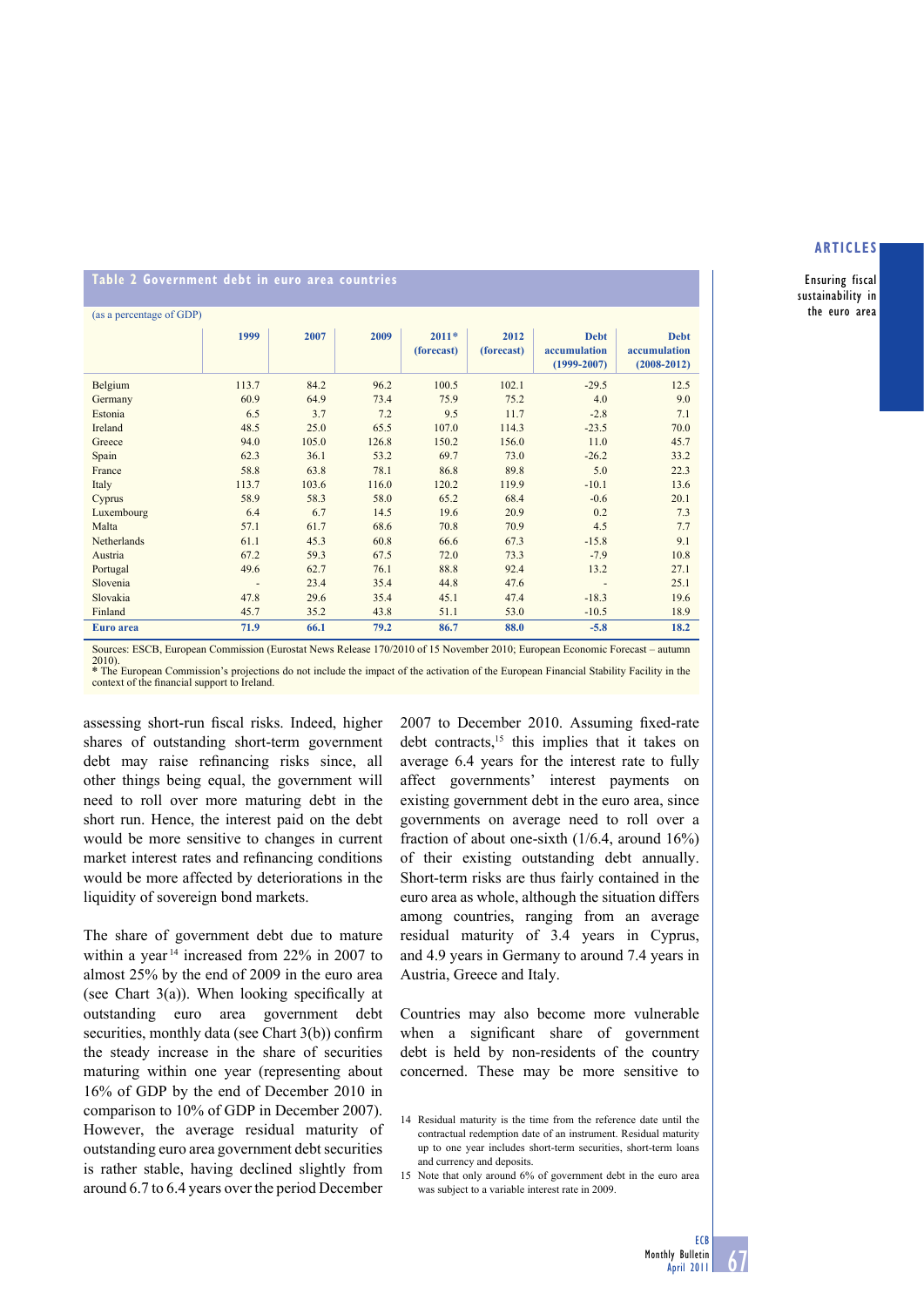

# **Chart 3 Government debt by residual maturity**

Sources: ESCB – consolidated annual data for Chart 3(a), and ECB calculations – non-consolidated monthly data for Chart 3(b). **\*** Refers to all Maastricht government debt instruments with a residual maturity of one year or less. Coins, transferable and other deposits are included because they can be redeemed at any time.



# **Chart 4 Government debt in the euro area countries by holder in 2009**

68 ECB Monthly Bulletin April 2011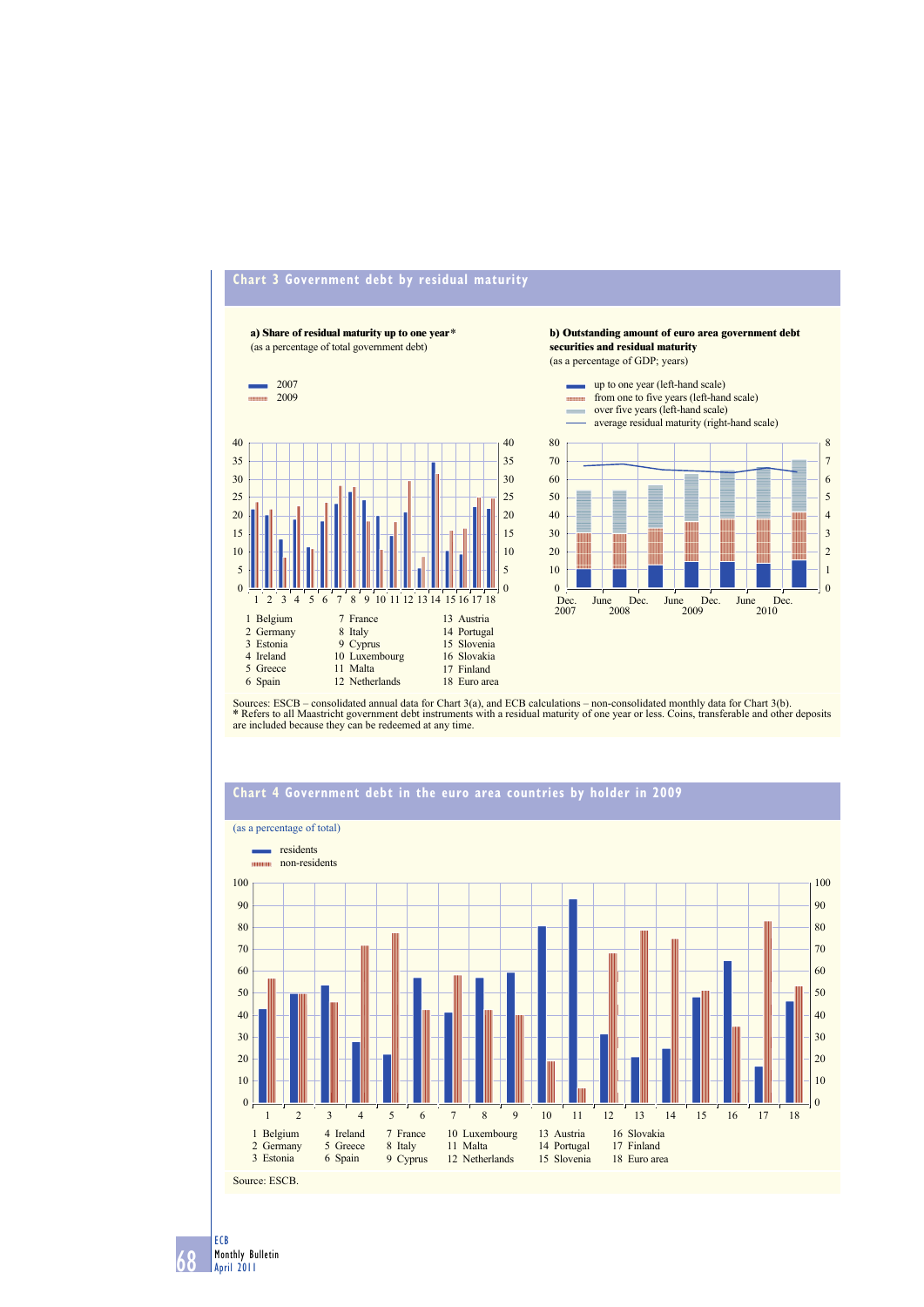Ensuring fiscal sustainability in the euro area

negative economic developments because they generally receive information later or have less precise information than residents. As regards the geographical breakdown, just over half, i.e. 53.5%, of government debt in the euro area is held by non-residents 16 of the issuing country. The current figure confirms a growing trend since 1999, when the government debt held by non-residents was only 32.6%, and is the result of greater integration of financial markets in the EU. However, there are significant differences in the euro area, as government debt is still predominantly owned by residents in several countries, notably in Malta and Luxembourg. By contrast, non-residents are the main investors in government debt in Ireland, Greece, the Netherlands, Austria, Portugal and Finland (see Chart 4). Finally, the fact that government debt in the euro area is mainly denominated in euro (98.5% of the total debt at the end of 2009) limits the exposure of government debt to exchange rate movements.

# **CONTINGENT LIABILITIES**

The previous sub-section discussed explicit government debt which is recorded in government accounts. However, to analyse fiscal sustainability, it is essential also to cover potential government liabilities the materialisation of which depends on future developments. Quantitatively, the most important item among these contingent liabilities is government support measures to the financial sector.

Over the last three years, governments have taken various measures to strengthen the financial system and reduce the systemic risks in the financial sector which emerged in the context of the global financial crisis. The direct costs are recorded in government debt (e.g. capital injections for banks for which the government had to borrow in the market) and the recovery of these costs will depend on the future value of the acquired bank assets. In addition, governments face substantial fiscal risks dependent on conditions attached to various guarantees and other off-balance-sheet items.17 Although precise information about the magnitude of off-balancesheet positions is rather limited and fragmented, an important part of the associated risks can be assessed by estimating the contingent liabilities stemming from government interventions since 2008 in the context of the financial crisis. These contingent liabilities typically take the form of guarantees to secure interbank lending and debt issued by special purpose entities. The fiscal risks stemming from the committed off-balancesheet liabilities depend on the probability of the guarantees being called in and therefore being explicitly recorded in the government deficit and/ or debt. This probability is linked to the default risk of the financial institutions whose assets or liabilities were guaranteed.

As illustrated in Table 3, during the period 2008-10 euro area government debt increased by more than 5% of GDP as a direct consequence of government interventions in the financial sector, while the committed contingent liabilities represent around 7.4% of GDP. The guarantees granted by euro area governments are de facto less than half of the implicit ceilings set by the governments, which for the euro area as a whole add up to 19.1% of GDP.<sup>18</sup> The biggest example is the contingent liabilities provided to the Irish banking sector, which still amounted to almost 98% of GDP in 2010. The associated fiscal risk has materialised over the past few years, notably in 2010, when the capital support given to the banking sector, together with other measures, amounted to 23.5% of GDP.

- 16 Non-resident holders may be holders of government debt anywhere outside the country of reference, i.e. in the rest of the world. In practice, most government debt held by non-residents is held by holders in the euro area.
- 17 See Giammarioli et al., loc. cit., for a categorisation of government liabilities by their degree of certainty (contingent versus non-contingent liabilities) and whether or not they have a legal basis (explicit versus implicit liabilities). Contingent liabilities occur when the existence of government obligations depends upon the occurrence of a particular event, such as government guarantees to secure bank liabilities in the event the debtor (bank) is unable to meet its liabilities. Implicit liabilities occur when the government obligations do not have a legal basis and arise as a consequence of expectations created by past policies and practices or pressures from interest groups, as for example in the case of accrued future pension rights.
- 18 In some countries, the difference between the realised and the theoretical amounts is due to the banks' unwillingness to take up the full amount of the guarantees.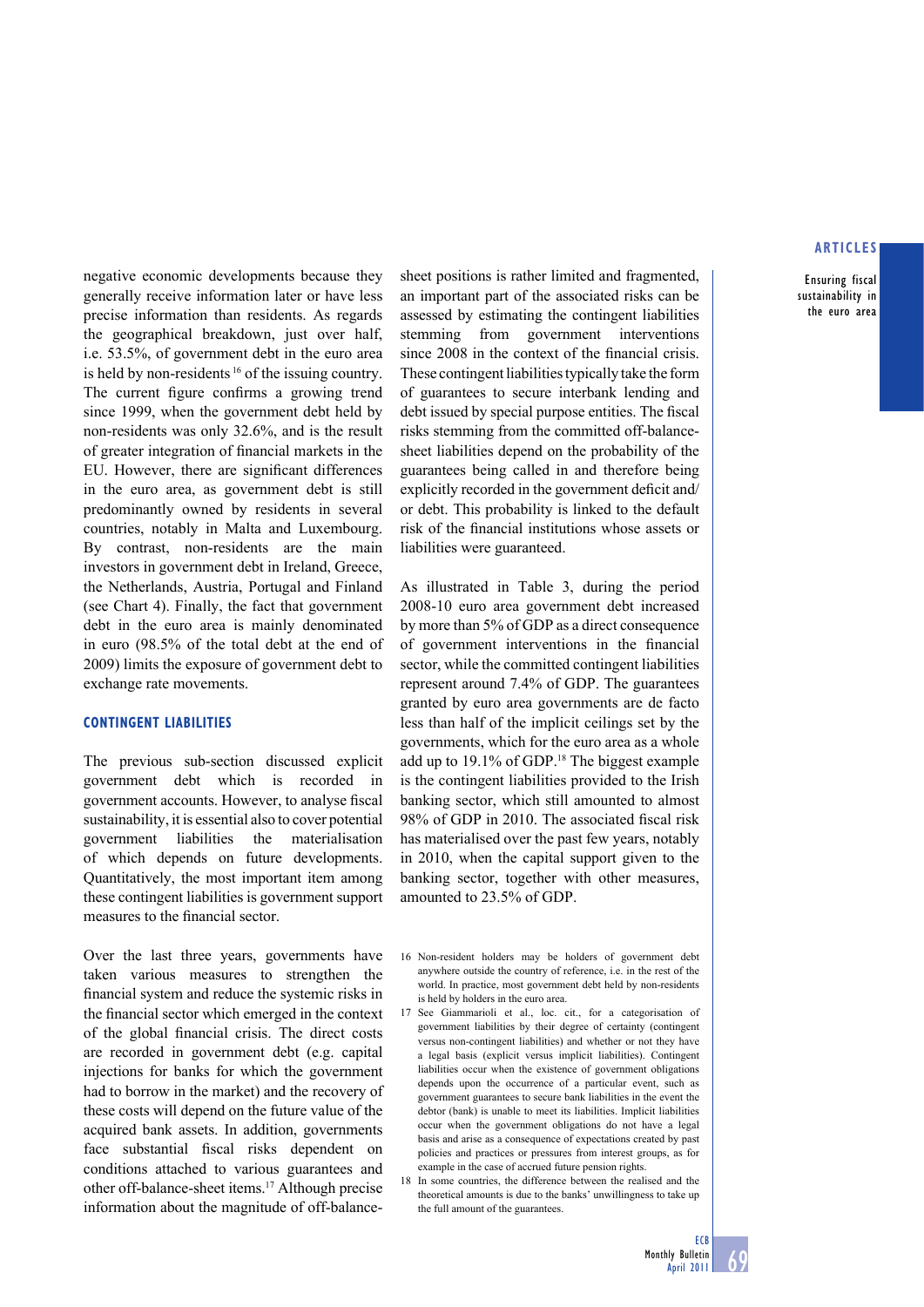#### **Table 3 Cumulated financial sector stabilisation operations and their impact on government debt and contingent liabilities (2008-10)**

|             |            | Measures with an impact on government debt | Measures with an impact on<br>government contingent liabilities |                         |                    |                 |
|-------------|------------|--------------------------------------------|-----------------------------------------------------------------|-------------------------|--------------------|-----------------|
|             |            |                                            |                                                                 |                         |                    |                 |
|             | Capital    | <b>Other</b>                               | <b>Total impact on</b>                                          | <b>Total contingent</b> |                    |                 |
|             | injections | measures                                   | government debt                                                 | redemptions             | <b>liabilities</b> | <b>Ceilling</b> |
| Belgium     | 5.7        | 0.1                                        | 5.8                                                             | 2.0                     | 15.9               | 27.8            |
| Germany     | 2.0        | 10.7                                       | 12.7                                                            | 0.0                     | 8.1                | 17.7            |
| Estonia     | 0.0        | 0.0                                        | 0.0                                                             | 0.0                     | 0.0                | 0.0             |
| Ireland     | 10.0       | 13.5                                       | 23.5                                                            | 0.0                     | 97.6               | 97.6            |
| Greece      | 1.6        | 0.6                                        | 2.3                                                             | 0.0                     | 16.3               | 27.2            |
| Spain       | 0.1        | 2.0                                        | 2.1                                                             | 0.0                     | 5.3                | 19.0            |
| France      | 0.2        | 0.0                                        | 0.2                                                             | 0.4                     | 5.1                | 24.4            |
| Italy       | 0.3        | 0.0                                        | 0.3                                                             | 0.0                     | 0.0                | 0.0             |
| Cyprus      | 0.0        | 0.0                                        | 0.0                                                             | 0.0                     | 17.2               | 17.2            |
| Luxembourg  | 6.2        | 0.0                                        | 6.2                                                             | 0.2                     | 0.0                | 0.0             |
| Malta       | 0.0        | 0.0                                        | 0.0                                                             | 0.0                     | 0.0                | 0.0             |
| Netherlands | 7.2        | 2.4                                        | 9.6                                                             | 8.9                     | 6.7                | 34.1            |
| Austria     | 2.2        | 0.1                                        | 2.2                                                             | 0.0                     | 8.2                | 18.3            |
| Portugal    | 0.0        | 0.0                                        | 0.0                                                             | 0.0                     | 4.6                | 11.7            |
| Slovenia    | 0.0        | 4.0                                        | 4.0                                                             | 0.0                     | 6.1                | 33.5            |
| Slovakia    | 0.0        | 0.0                                        | 0.0                                                             | 0.0                     | 0.0                | 0.0             |
| Finland     | 0.0        | 0.0                                        | 0.0                                                             | 0.0                     | 0.0                | 0.0             |
| Euro area   | 1.6        | 3.6                                        | 5.2                                                             | 0.7                     | 7.4                | 19.1            |

(as a percentage of GDP)

Source: ESCB

Notes: The cut-off date was end-February 2011. Contingent liabilities on retail bank deposits are not included.

Moreover, since May 2010, there have been additional contingent liabilities deriving from bilateral and multilateral financial support arrangements 19 for euro area countries in distress, which are subject to strong policy conditionality. The potential impact of the European Financial Stability Facility (EFSF) on government debt (and deficit) in euro area countries is substantial, given that guarantees for EFSF issuance of up to a total ceiling of  $\epsilon$ 440 billion (around 4.8% of GDP at the euro area level) have been provided on a pro rata basis over three years  $(2010-13).^{20}$  When the EFSF expires in mid-2013, the European Stability Mechanism (ESM) will come into place as a permanent crisis resolution mechanism.

In the cases of Ireland and Greece, support measures are already having an explicit impact on the government debt (and assets) of the contributing euro area countries. The bilateral loans provided to Greece in the framework of the joint EU/IMF support package will have an impact on government debt (and assets) of around 0.9% of GDP over the period 2010-13.

With the activation of the EFSF in the context of the financial support given to Ireland a small part of this contingent liability is already becoming explicit debt (about 0.2% of GDP per contributing euro area country).<sup>21</sup>

- 19 See the box entitled "Recent developments in EU financial stability arrangements", Monthly Bulletin, ECB, December 2010.
- 20 In addition, at the EU level, a European Financial Stabilisation Mechanism (EFSM) has also been created. This is an EU support mechanism which provides credit to Member States in difficulties caused by circumstances beyond their control (based on Article 122(2) of the Treaty on the Functioning of the European Union). Provision of credit support is subject to strong policy conditionality. Under the EFSM the European Commission borrows in the market on behalf of the EU, up to an amount of  $\epsilon$ 60 billion guaranteed under the EU budget. The IMF may contribute up to €30 billion.
- 21 According to Eurostat Decision 13/2011 of 27 January 2011, the funds raised in the framework of the EFSF – to the extent that they are passed on as loans to countries in distress – must be recorded as gross government debt of the euro area member countries participating in a support operation, in proportion to their share of the guarantee given. In parallel, the loans granted by the EFSF are considered as loans directly granted by these euro area countries, thus also increasing their financial assets. The net revenue streams (such as interest and service fees) will also affect the government balance of those countries.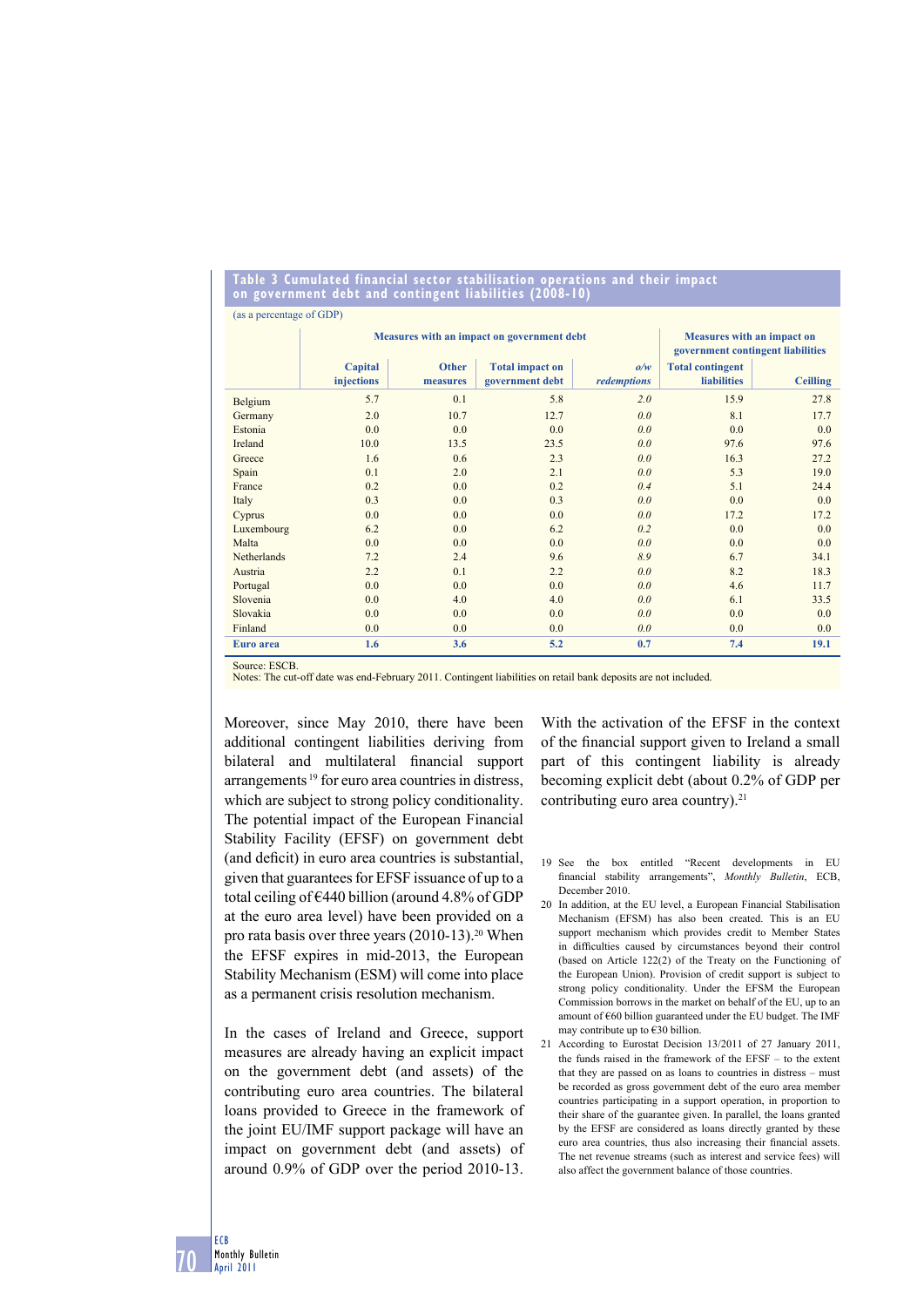Ensuring fiscal sustainability in the euro area

#### **IMPLICIT LIABILITIES**

The population in the euro area is ageing mainly on account of increasing longevity and low birth rates. There is a growing recognition amongst policy-makers that the associated costs of ageing populations constitute a major challenge for fiscal sustainability. The fiscal impact of ageing is expected to be substantial in most euro area countries, with effects starting to become apparent as early as the end of this decade.

The future costs of population ageing can be measured using the net present value of the increase in the primary balance which will be necessary, all other things being equal, to guarantee the sustainability of public finances. It is expected that overall age-related public expenditure will increase, with pensions, health care and long-term care being the main drivers of this development.<sup>22</sup> The European Commission and the EU Economic Policy Committee project that population ageing will lead to an increase of up to 5.2 percentage points in public spending over the period 2010-60 (of which 2.8% will relate to pensions, 1.4% to health care and 1.4% to long-term care) if no corrective action is taken.<sup>23</sup> However, the variation across countries is very large (see Table 4), depending on differences in the

| (as a percentage of GDP) |                                    |             |                                    |  |  |  |
|--------------------------|------------------------------------|-------------|------------------------------------|--|--|--|
|                          | <b>Total</b><br>changes<br>2007-60 |             | <b>Total</b><br>changes<br>2007-60 |  |  |  |
| Belgium                  | 6.9                                | Luxembourg  | 18.0                               |  |  |  |
| Germany                  | 4.8                                | Malta       | 10.2                               |  |  |  |
| Estonia                  | 0.4                                | Netherlands | 9.4                                |  |  |  |
| <b>Ireland</b>           | 89                                 | Austria     | 3.1                                |  |  |  |
| Greece                   | 15.9                               | Portugal    | 3.4                                |  |  |  |
| Spain                    | 9.0                                | Slovenia    | 12.8                               |  |  |  |
| France                   | 2.7                                | Slovakia    | 5.2                                |  |  |  |
| Italy                    | 1.6                                | Finland     | 63                                 |  |  |  |
| Cyprus                   | 10.8                               | Euro area   | 5.2                                |  |  |  |

**Table 4 Age-related government expenditure,** 

**2007-60**

Sources: European Commission and Economic Policy Committee, 2009 Ageing Report.

Note: For some countries (e.g. Greece, Spain and the Netherlands) pension reforms have recently been implemented which are not reflected in the table.

pace and timing of ageing, specific features of national pension schemes, and the country's relative position in the pension reform process. Moreover, age-related public expenditure as a share of GDP could increase even further depending on how strongly the recent financial and economic crisis affects fiscal positions and the economic outlook in the coming decades.<sup>24</sup>

### **IMPLICATIONS FOR FISCAL SUSTAINABILITY**

The factors described above all add to the challenges policy-makers in the euro area countries will be facing in the coming decades. To obtain a broad quantification of their implications for fiscal sustainability, Chart 5 presents three stylised scenarios for the path of the euro area government debt-to-GDP ratio until 2031. The scenarios differ with respect to the assumed fiscal stance adopted by the governments, excluding the expected increase in the cost of ageing. In the "baseline" scenario (solid blue line), the primary balance is assumed to stay constant (in line with the European Commission forecast for 2011) over the period 2011-31. In the "0.5 percentage point adjustment" scenario (dashed green line), it is assumed that, starting in 2012, the primary balance improves annually by 0.5 percentage point of GDP until the overall government budget is balanced, and remains at this level thereafter. In the "1 percentage point adjustment" scenario (dotted red line), the

- 22 The calculation of the net present value of pension liabilities, as measured in national accounts, yields a result of around 330% of GDP for the euro area (at the end of  $2007$ ). This figure shows that if all pension-related implicit liabilities are taken into account, euro area government obligations would be more than four times higher than the current explicit government debt. Of this amount, government-managed defined-benefit schemes represent around 50% of GDP, while social security pension schemes account for about 280% of GDP. See *Monthly Bulletin*, ECB, January 2010, and Mink, R., Rodríguez-Vives, M., Barredo, E. and Verrinder, J., "Reflecting Pensions in National Accounts -Work of the Eurostat/ECB Task Force", paper prepared for the 30th General Conference of the International Association for Research in Income and Wealth (IARIW), Slovenia, 2008.
- 23 See European Commission and Economic Policy Committee, "The 2009 Ageing Report: economic and budgetary projections for the EU-27 Member States (2008-2060)", *European Economy*, No. 2, Brussels, 2009.
- 24 See the box entitled "The 2009 Ageing Report: updated projections for age-related public expenditure", *Monthly Bulletin*, ECB, June 2009.

**ECB**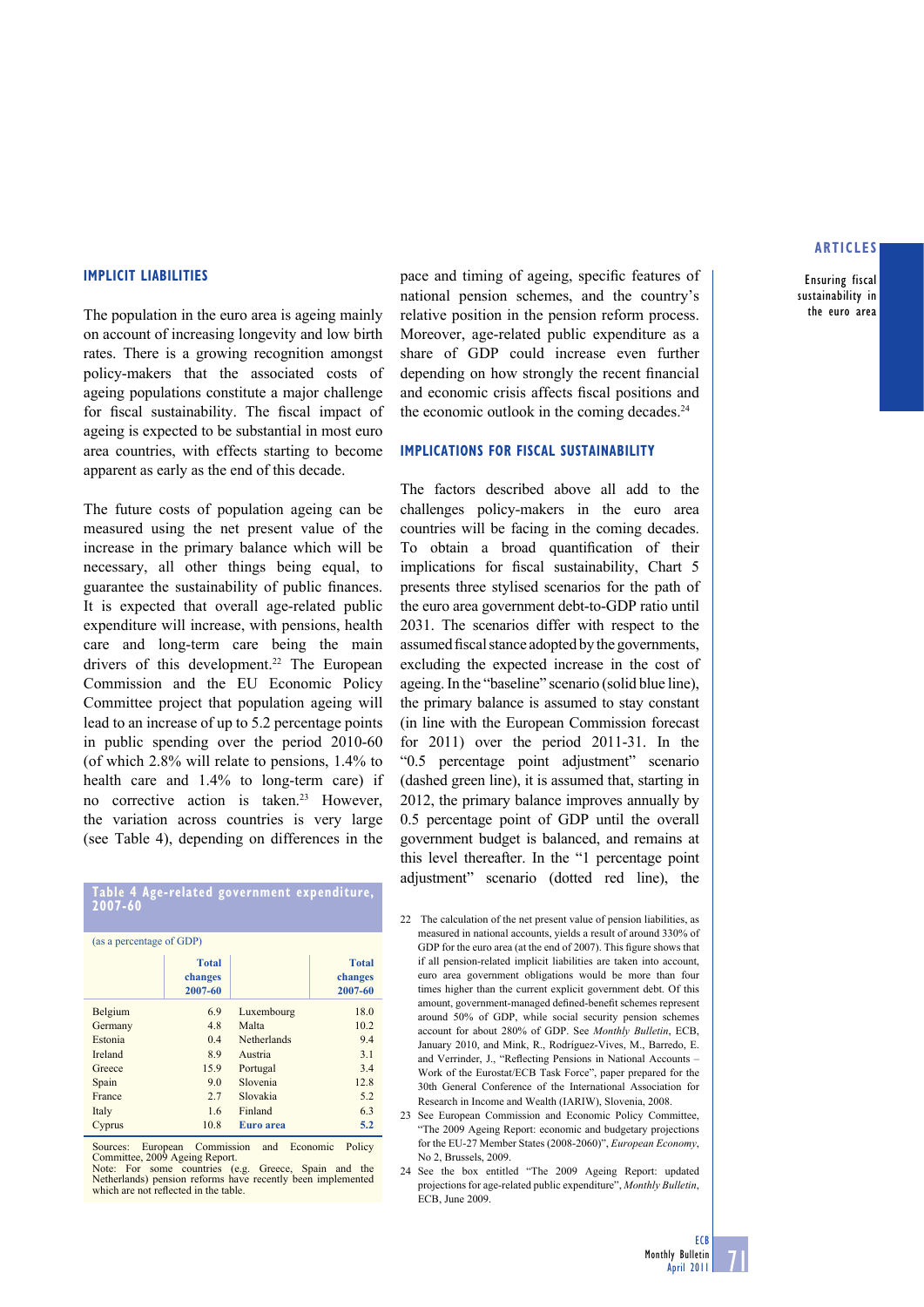



primary balance is assumed to improve by 1 percentage point of GDP annually until the government budget is balanced and also stays at this level thereafter. The expected increase in the cost of ageing (see Table 4) is then added to each of these primary budget balance paths, thus giving rise to a (uniform) budgetary deterioration in all the scenarios.<sup>25</sup> Furthermore, potential real GDP growth for the euro area is assumed to be 1.2% on average over the simulation period, which is broadly in line with the latest long-term projections of the European Commission.26 The annual inflation rate is set in accordance with the ECB objective of below but close to 2% over the whole simulation period. Moreover, it is assumed that the average effective interest rate paid on government debt gradually increases from around 3.5% in 2010 to close to 5% in 2030. The analysis is subject to a number of caveats, most notably deriving from the substantial uncertainty associated with the assumptions for growth and interest rates and the possibility that additional capital support to the financial sector might be needed if the guarantees provided by the governments were to be called in. On the other

hand, changes in financial assets are not taken into account.

Chart 6 shows that the debt path is clearly not sustainable in the baseline scenario, with the debt-to-GDP ratio rising continuously. The less ambitious consolidation scenario, with an adjustment of 0.5 percentage point of GDP annually, would lead to a continuous increase of the government debt ratio until 2014 and only a gradual reduction thereafter. The debt path would not revert to a firm downward trajectory. In particular, the rising interest payments and the additional budgetary cost of ageing, the impact of which would intensify towards the end of the simulation period, would lead to a flattening out

72 ECB Monthly Bulletin April 2011

<sup>25</sup> See European Commission and Economic Policy Committee, loc. cit. Note that because of the considerable decline in GDP in the context of the financial and economic crisis, ageing costs may be higher relative to GDP than projected at the time the 2009 Ageing Report was prepared. Meanwhile, some countries have also undertaken pension reforms which would alleviate the projected age-related spending pressures.

<sup>26</sup> See European Commission, European Economic Forecast – autumn 2010, *European Economy*, No 7, Brussels, 2010, pp. 48-60.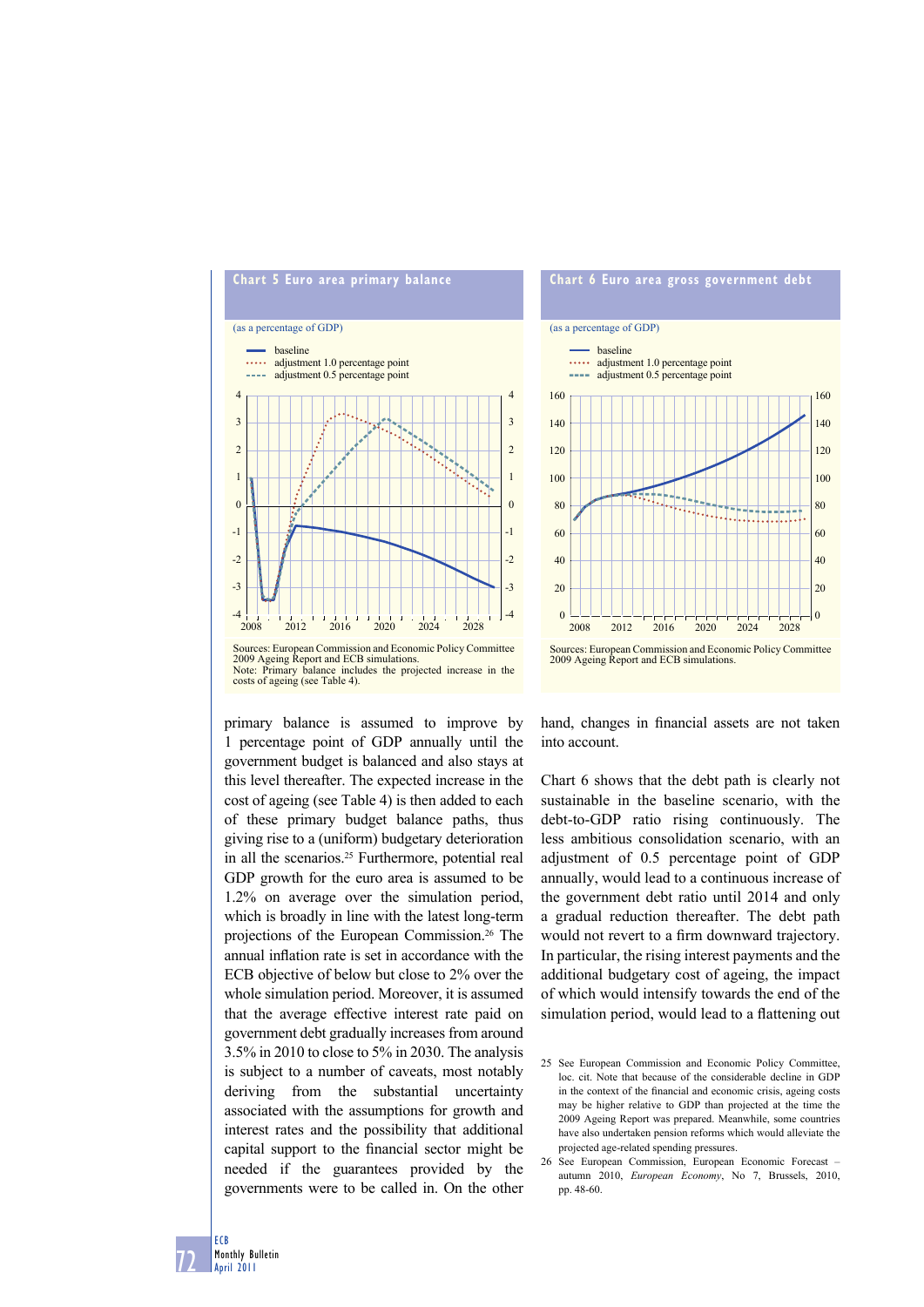Ensuring fiscal sustainability in the euro area

of the debt path. This pattern would hold even under the more ambitious consolidation effort of 1 percentage point of GDP, albeit at a somewhat lower level, but still above the 60% of GDP reference value for government debt.

# **4 EFFECTIVE GOVERNMENT EXPENDITURE RULES AS A SAFEGUARD FOR FISCAL SUSTAINABILITY**

The budgetary rules of the Treaty and the Stability and Growth Pact<sup>27</sup> have been put in place to ensure sound and sustainable public finances in EMU. However, even before the crisis, the track record as regards compliance with these rules can only be described as mixed.<sup>28</sup> The considerable budgetary loosening in the context of the financial and economic crisis has now led to a situation in which most euro area member countries are subject to an excessive deficit procedure on account of deficit ratios which in many cases are significantly above the 3% reference value. The preceding analysis has highlighted the fact that debt sustainability is at serious risk in many countries. Consequently, urgent policy action is also needed with a view to strengthening budgetary rules and improving incentives for sound public finances in the future. In this context, it is important to identify the determinants of unsustainable developments in the past.

A close examination of budgetary developments over the period of EMU reveals that both the lack of progress towards sound fiscal positions in economic good times and the major fiscal deterioration during the crisis have been strongly driven by adverse primary expenditure developments in euro area countries. In fact, about three-quarters of the deterioration in the euro area general government deficit ratio between 1999 and 2010 from 1.4% to 6.3% of GDP can be attributed to the increase in the primary expenditure ratio (from 44.0% to 48.0%) over that period. Prior to the crisis, expenditure developments in some countries were driven by large windfall revenues related to asset and housing market booms which were spent rather than used to improve

fiscal positions towards medium-term budgetary objectives. During the crisis, continued strong expenditure growth in the presence of a sharp contraction in economic activity led to steep increases in government expenditure ratios.

These facts suggest that expenditure policies were overly expansionary, a view which is supported by empirical evidence for the euro area. In particular, the evidence points to a pro-cyclical stance of fiscal policies in economic good times which was predominantly driven by expenditure developments.29 This is confirmed by a recent analysis which assesses actual spending developments against the benchmark of "neutral" spending policies.<sup>30</sup> The latter are defined as government spending in line with the economic growth potential. Specifically, expenditure rules are constructed under the assumption that governments limit spending growth to nominal potential growth. Expenditure paths based on these rules are derived i) from real-time data (which reflect the information available to policy-makers at the time of budget preparation) and ii) from ex post data (which are more relevant for assessing fiscal sustainability from a medium to long term perspective because real-time data are frequently revised).<sup>31</sup>

- 27 The Treaty on the Functioning of the European Union states that Member States shall avoid excessive deficits which are defined in relation to reference values set at 3% of GDP for the government deficit and 60% of GDP for government debt. The Stability and Growth Pact constitutes an operational clarification of the Treaty's budgetary rules, requiring Member States to aim for sound medium-term budgetary objectives and laying down procedures for the surveillance and coordination of fiscal policies.
- 28 See the article entitled "Ten years of the Stability and Growth Pact", *Monthly Bulletin*, ECB, October 2008.
- 29 See Turrini, A., "Fiscal policy and the cycle in the euro area: The role of government revenue and expenditure", *European Economy* – *Economic Papers Series*, No 323, European Commission, 2008.
- 30 For more detailed information on the analysis see Hauptmeier, S., Sanchez Fuentes, A.J. and Schuknecht, L., "Towards expenditure rules and fiscal sanity in the euro area", *Working Paper Series*, No 1266, ECB, Frankfurt am Main, November 2010.
- 31 For an alternative quantification of the potential benefits of expenditure-rule-based fiscal surveillance see the annex in Larch, M., van den Noord, P. and Jonung, L., "The Stability and Growth Pact: lessons from the great recession", *European Economy* – *Economic Papers Series*, No 429, European Commission, 2010.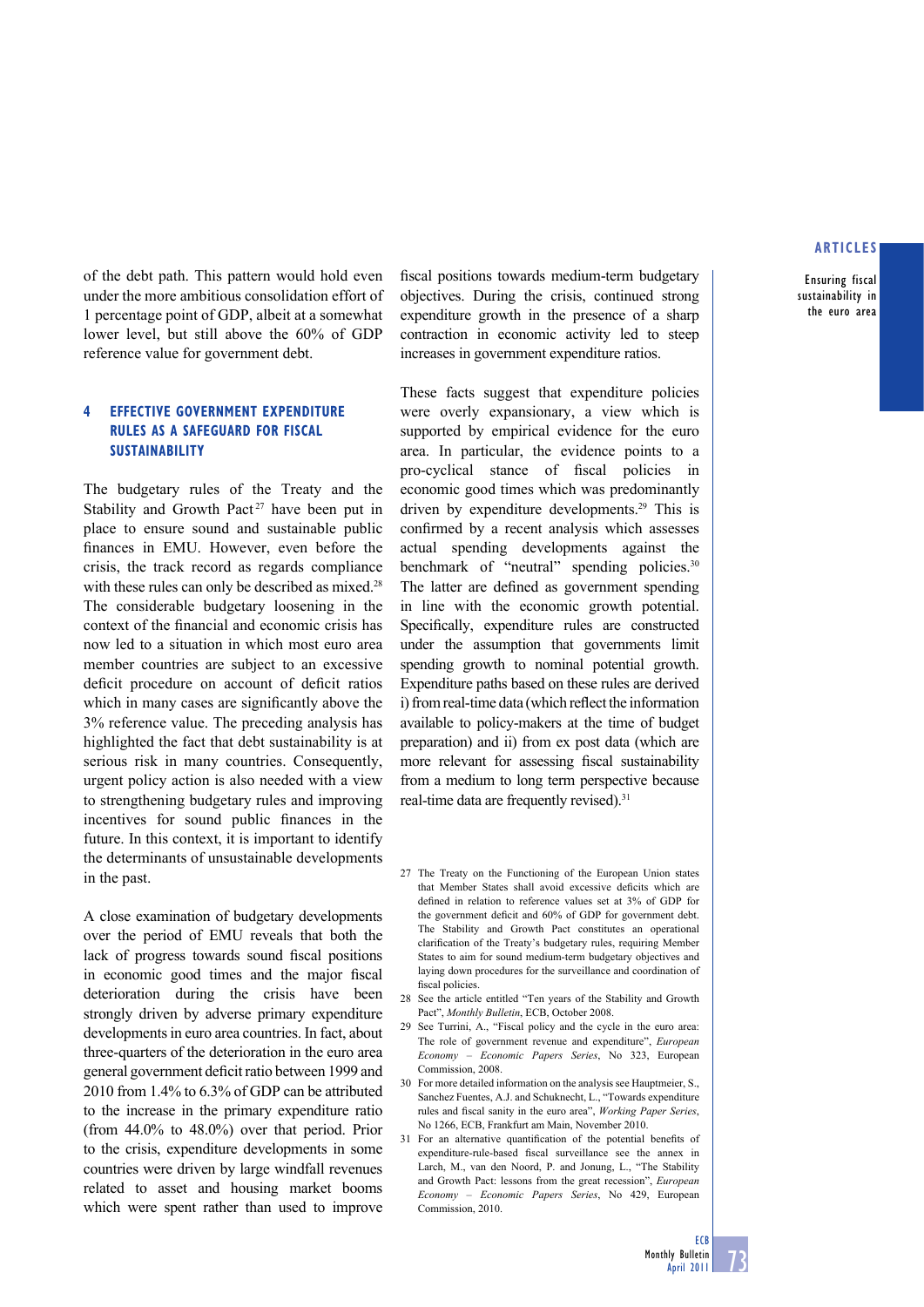The main results of the analysis of primary government expenditure developments over the first 11 years of EMU are synthesised in Table 5, which shows deviations of actual from rule-based spending. Positive figures illustrate the degree of expansion of expenditure policies in percentage points of GDP accumulated over the periods from 1999 to 2007 and 2009 respectively, compared to a "neutral" expenditure stance. Negative figures indicate the degree of restrictiveness of policies.

When looking at expenditure policies as compared to a rule based on real-time data, the results suggest that primary expenditure developments in the euro area as a whole were somewhat restrictive between 1999 and 2007. If the crisis years 2008 and 2009 are also taken into account, the expenditure ratio was only 0.3 percentage point of GDP higher than it could have been with neutral rule-based policies. However, these results are strongly driven by Germany which, together with Austria and Finland, on average pursued restrictive policies. In contrast, the expenditure stance was on

average very expansionary in the four countries that have been characterised by particularly strong macroeconomic imbalances since the start of EMU, namely Ireland, Greece, Spain and Portugal. Here, expenditure ratios would have been between 3.3 and 6.6 percentage points lower with a neutral expenditure stance. It is also noteworthy that more than half of the deviation from neutral spending had already accumulated by 2007.

However, the results for real-time rules are much more benign than those based on ex post rules. This is because all countries experienced annual and cumulative downward revisions in nominal trend growth that averaged around 4% for the euro area for the 1999-2009 period. Judged on the basis of ex post data for potential GDP growth, neutral spending policies should have resulted in primary expenditure ratios around 2 percentage points of GDP lower for the euro area aggregate. For the countries with macro imbalances, public expenditure ratios should have been between around 5-10 percentage points of GDP lower in 2009 than they actually were.

| (as a percentage of GDP)<br>Deviations of actual from rule-based spending <sup>1)</sup><br><b>Real time</b><br>Ex post<br>1999-2007<br>1999-2007<br>1999-2009<br>Euro area <sup>2)</sup><br>$-0.5$<br>0.3<br>0.1<br><b>Largest countries</b><br>$-4.0$<br>Germany<br>$-3.5$<br>$-2.1$<br>France<br>0.8<br>0.8<br>1.4<br>1.6<br>2.0<br>2.5<br>Italy<br><b>Countries with imbalances</b><br>3.6<br>Spain<br>5.9<br>1.7<br>5.3<br>Greece<br>6.6<br>5.0<br>2.5<br>Ireland<br>4.2<br>3.9<br>3.3<br>1.7<br>2.0<br>Portugal<br>Other euro area (12)<br>Austria<br>$-1.6$<br>$-1.4$<br>$-2.7$ |  |  |  |           |  |  |
|---------------------------------------------------------------------------------------------------------------------------------------------------------------------------------------------------------------------------------------------------------------------------------------------------------------------------------------------------------------------------------------------------------------------------------------------------------------------------------------------------------------------------------------------------------------------------------------|--|--|--|-----------|--|--|
|                                                                                                                                                                                                                                                                                                                                                                                                                                                                                                                                                                                       |  |  |  |           |  |  |
|                                                                                                                                                                                                                                                                                                                                                                                                                                                                                                                                                                                       |  |  |  |           |  |  |
|                                                                                                                                                                                                                                                                                                                                                                                                                                                                                                                                                                                       |  |  |  |           |  |  |
|                                                                                                                                                                                                                                                                                                                                                                                                                                                                                                                                                                                       |  |  |  | 1999-2009 |  |  |
|                                                                                                                                                                                                                                                                                                                                                                                                                                                                                                                                                                                       |  |  |  | 1.9       |  |  |
|                                                                                                                                                                                                                                                                                                                                                                                                                                                                                                                                                                                       |  |  |  |           |  |  |
|                                                                                                                                                                                                                                                                                                                                                                                                                                                                                                                                                                                       |  |  |  | $-0.9$    |  |  |
|                                                                                                                                                                                                                                                                                                                                                                                                                                                                                                                                                                                       |  |  |  | 1.8       |  |  |
|                                                                                                                                                                                                                                                                                                                                                                                                                                                                                                                                                                                       |  |  |  | 3.6       |  |  |
|                                                                                                                                                                                                                                                                                                                                                                                                                                                                                                                                                                                       |  |  |  |           |  |  |
|                                                                                                                                                                                                                                                                                                                                                                                                                                                                                                                                                                                       |  |  |  | 5.2       |  |  |
|                                                                                                                                                                                                                                                                                                                                                                                                                                                                                                                                                                                       |  |  |  | 8.0       |  |  |
|                                                                                                                                                                                                                                                                                                                                                                                                                                                                                                                                                                                       |  |  |  | 9.5       |  |  |
|                                                                                                                                                                                                                                                                                                                                                                                                                                                                                                                                                                                       |  |  |  | 5.0       |  |  |
|                                                                                                                                                                                                                                                                                                                                                                                                                                                                                                                                                                                       |  |  |  |           |  |  |
|                                                                                                                                                                                                                                                                                                                                                                                                                                                                                                                                                                                       |  |  |  | $-2.0$    |  |  |
| 1.8<br>1.5<br>Belgium<br>3.6                                                                                                                                                                                                                                                                                                                                                                                                                                                                                                                                                          |  |  |  | 4.3       |  |  |
| Finland<br>$-1.1$<br>$-0.7$<br>$-0.7$                                                                                                                                                                                                                                                                                                                                                                                                                                                                                                                                                 |  |  |  | 1.8       |  |  |
| 0.3<br>$-0.7$<br>Luxembourg<br>1.7                                                                                                                                                                                                                                                                                                                                                                                                                                                                                                                                                    |  |  |  | 1.2       |  |  |
| Netherlands<br>1.9<br>1.5<br>3.7                                                                                                                                                                                                                                                                                                                                                                                                                                                                                                                                                      |  |  |  | 4.2       |  |  |

**Table 5 Primary expenditure developments in selected euro area countries and the euro area**

Source: ECB Working Paper No 1266.

Notes: Real-time rules are based on the data available at the time the budget was prepared, while ex post rules are based on the latest available data vintage. Figures are based on the methodology developed in this paper.<br>1) Positive figures imply that the expenditure stance was expansionary and, thus, led to a higher expenditure ratio than with a neutral

expenditure policy. 2) Figures for the euro area refer to the 12 countries mentioned in the table.

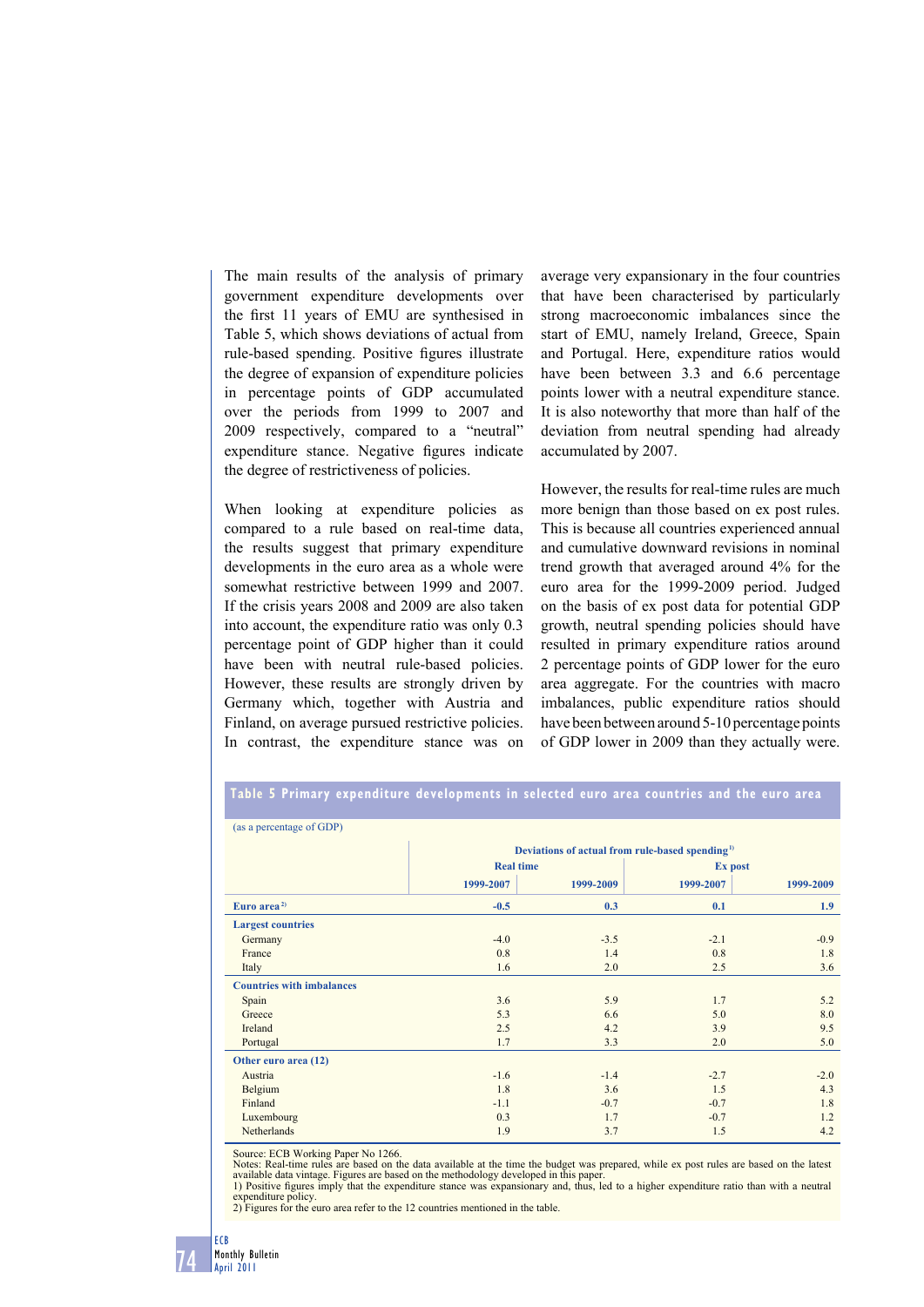Ensuring fiscal sustainability in the euro area

These findings hold important lessons for the design of fiscal institutions and notably expenditure policy rules in the euro area. The pursuit of neutral expenditure policies based on real-time rules would have resulted in sounder public finances. However, given that trend growth in most euro area countries was revised down significantly and consistently, these rules would not have been sufficiently restrictive from an ex post perspective. If this past pattern of forecast revisions broadly continues in the future, expenditure rules based on real-time data would need to be adjusted to give an additional margin of prudence. Operationally, the experience of downward growth revisions of almost half a percentage point of GDP per annum in the euro area suggests a downward adjustment of expenditure growth by a similar margin. A rule consistent with these considerations would be an expenditure growth rule based on real-time nominal potential growth adjusted by a 0.5 percentage point margin of prudence (hereafter referred to as  $NPG - 0.5$  percentage point). Of course, these recommendations apply only to spending dynamics and not to the overall level of spending. In particular, in countries where government spending already exceeds sustainable levels, more ambitious rules with regard to planned expenditure growth would need to be adopted.

The left-hand panel of Chart 7 shows what following such a prudent expenditure rule would have implied for primary government expenditure in the first 11 years of EMU. Government expenditure ratios in the euro area would have been around 2 percentage points of GDP lower in 2009 (brown bar) than the actual figure of 48% of GDP (blue bar). Most notably, for the four countries with macro imbalances the application of the real-time nominal potential growth rule adjusted by a margin of prudence would – on average – have resulted in primary expenditure around 7 percentage points of GDP lower. Overall, for most countries public spending ratios would have been considerably lower in 2009 and typically not much higher than at the start of EMU.

How would this have affected government debtto-GDP ratios in the euro area? The right-hand panel of Chart 7 compares actual debt ratios in 2009 with those that would have been recorded under the adjusted-NPG rule. The calculations of alternative government debt-to-GDP ratios are affected both directly by deviations of rulebased spending from actual spending and by the increase in the interest burden resulting from changes in the accumulation of government debt. If the prudent expenditure rule had been implemented from 1999, the debt ratio for the

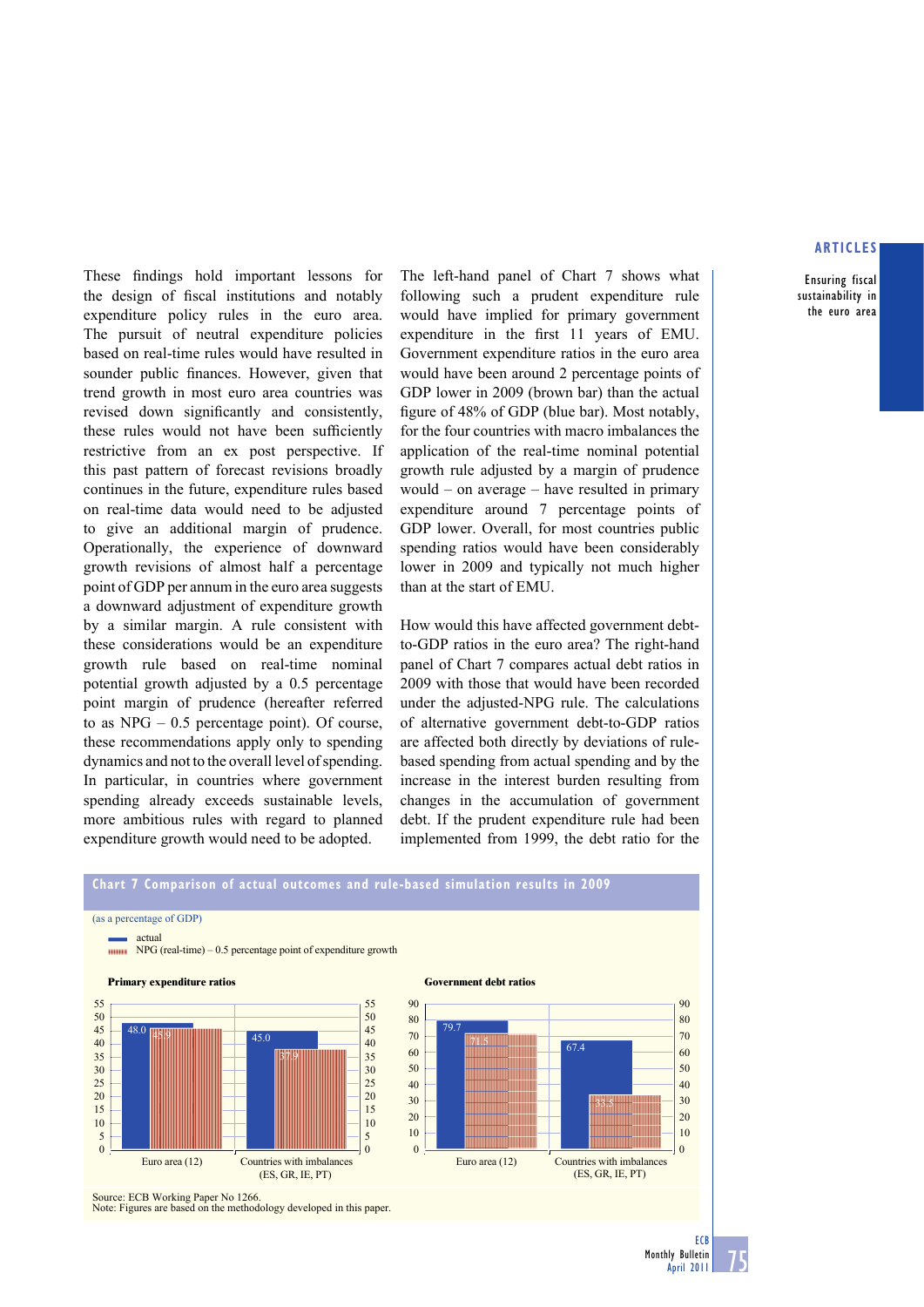euro area would have been around 8 percentage points of GDP lower by 2009 than it actually was. Much lower expenditure ratios (and thus also deficits) would have led to an average debt of 33.5% of GDP in the four countries with macro imbalances. With such a low level of debt it is very unlikely that these countries would have experienced the sovereign debt crisis that they are currently facing.

The results described above highlight the benefits of linking fiscal surveillance to a prudent expenditure growth rule as an effective means of preventing budgetary vulnerabilities. In the context of the ongoing process to strengthen the EU fiscal framework, the European Commission has proposed complementing the surveillance tools under the preventive arm of the Stability and Growth Pact with an assessment of annual expenditure growth against a prudent mediumterm GDP growth rate.<sup>32</sup> This could lead to more sound public finance developments in the future if the underlying growth assumptions are sufficiently prudent and provided the rules are implemented rigorously.

To enhance compliance with such requirements at the European level, governments should enforce the corresponding expenditure path through effective national fiscal rules. Indeed, empirical evidence suggests that rules to restrict government expenditure at the domestic level may be beneficial for spending discipline. A recent econometric study analyses, for selected EU countries, whether expenditure rules can induce governments to adhere to their own spending plans as defined in stability and convergence programmes. The strength of a country's expenditure rules is measured by an index constructed by the European Commission that captures all budgetary provisions that fix numerical targets or ceilings for government expenditure.<sup>33</sup> The study shows that governments tend to overspend relative to their plans when they are "surprised", e.g. by unexpected favourable changes in the macroeconomic environment.<sup>34</sup> At the same time, this pattern of spending slippage is found to be weaker in countries with strict expenditure rules.

There is also empirical evidence for a positive link between expenditure deviations and surprising revenue developments which tends to be weaker in countries with tight institutional restrictions on government spending.<sup>35</sup>

In order to be fully effective, such spending rules need to be suitably embedded in national fiscal frameworks. In particular, they should be designed with a view to promoting compliance with commitments under the EU fiscal framework. The positive experiences, e.g. in Sweden, where strictly enforced expenditure ceilings are combined with compatible balanced-budget rules, and in the Netherlands, where there are provisions that restrict the use of windfall revenues, can serve as useful guides.

#### **5 CONCLUSIONS**

Sound and sustainable public finances constitute an important foundation for economic growth, financial stability and price stability. This view is reinforced by the ongoing disruptions in some euro area government bond markets which are related, in particular, to the severe fiscal imbalances and vulnerabilities that have accumulated in some member countries. There are significant risks to fiscal sustainability in the aftermath of the financial and economic crisis in euro area countries, as well as in other advanced economies, which call for immediate and comprehensive policy action to address these issues.

First, euro area countries need to implement ambitious consolidation strategies with a view to correcting excessive deficit positions in line

- 32 See the article entitled "The reform of economic governance in the euro area: essential elements", loc.cit.
- 33 This index is based on a survey conducted among EU Member States by the Working Group on the Quality of Public Finances attached to the Economic Policy Committee.
- 34 See Holm-Hadulla, F. Hauptmeier, S. and Rother, P., "The impact of numerical expenditure rules on budgetary discipline over the cycle", *Working Paper Series*, No 1169, ECB, Frankfurt am Main, April 2010.
- 35 See e.g. Wierts, P., "How do Expenditure Rules affect Fiscal Behaviour?", *DNB Working Paper*, No 166, De Nederlandsche Bank, Amsterdam, 2008.